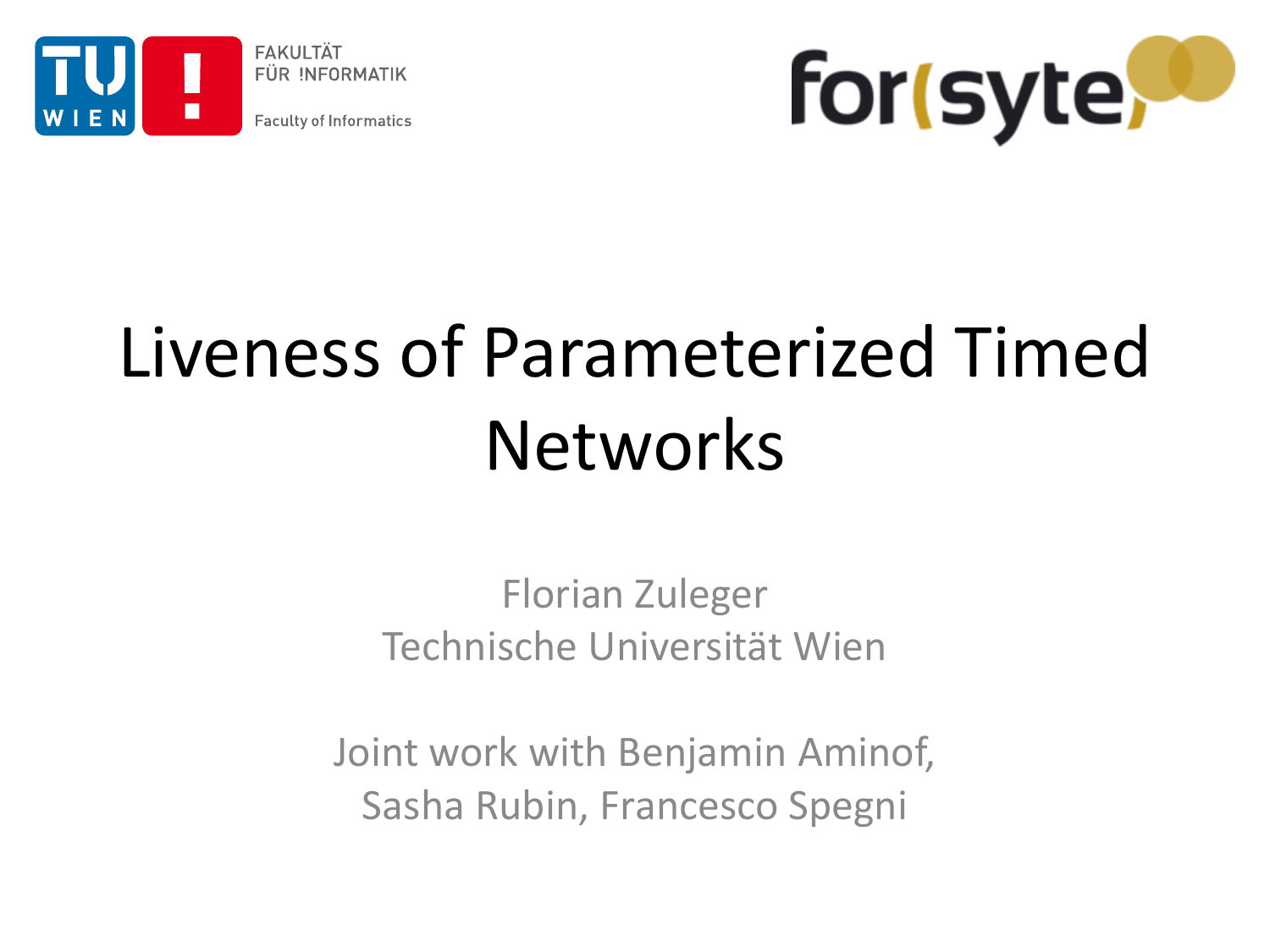### Timed Automata - Syntax

Labeled transition system:

- finite set of **states** (one **initial state**)
- finite set of **clocks**
- transitions labeled by **guards** and **resets**
- guard = **comparison** of a **clock** to a **constant**

 $x = 0$ 



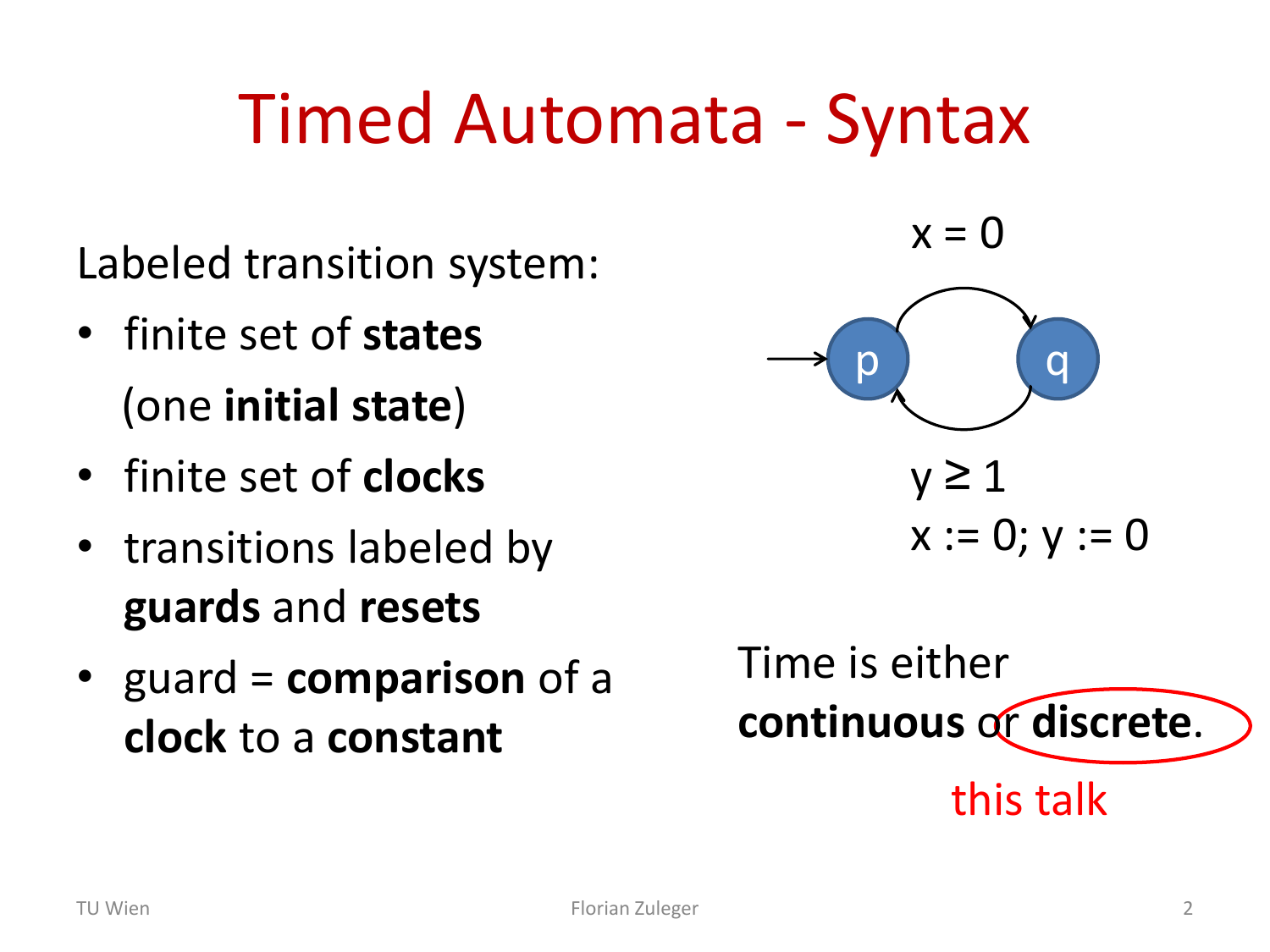### Timed Automata - Semantics



 $x = 0$ 



#### **Alternative Representation**:

- Explicit passage of time
- Clock values in states
- Finite number of clock values are sufficient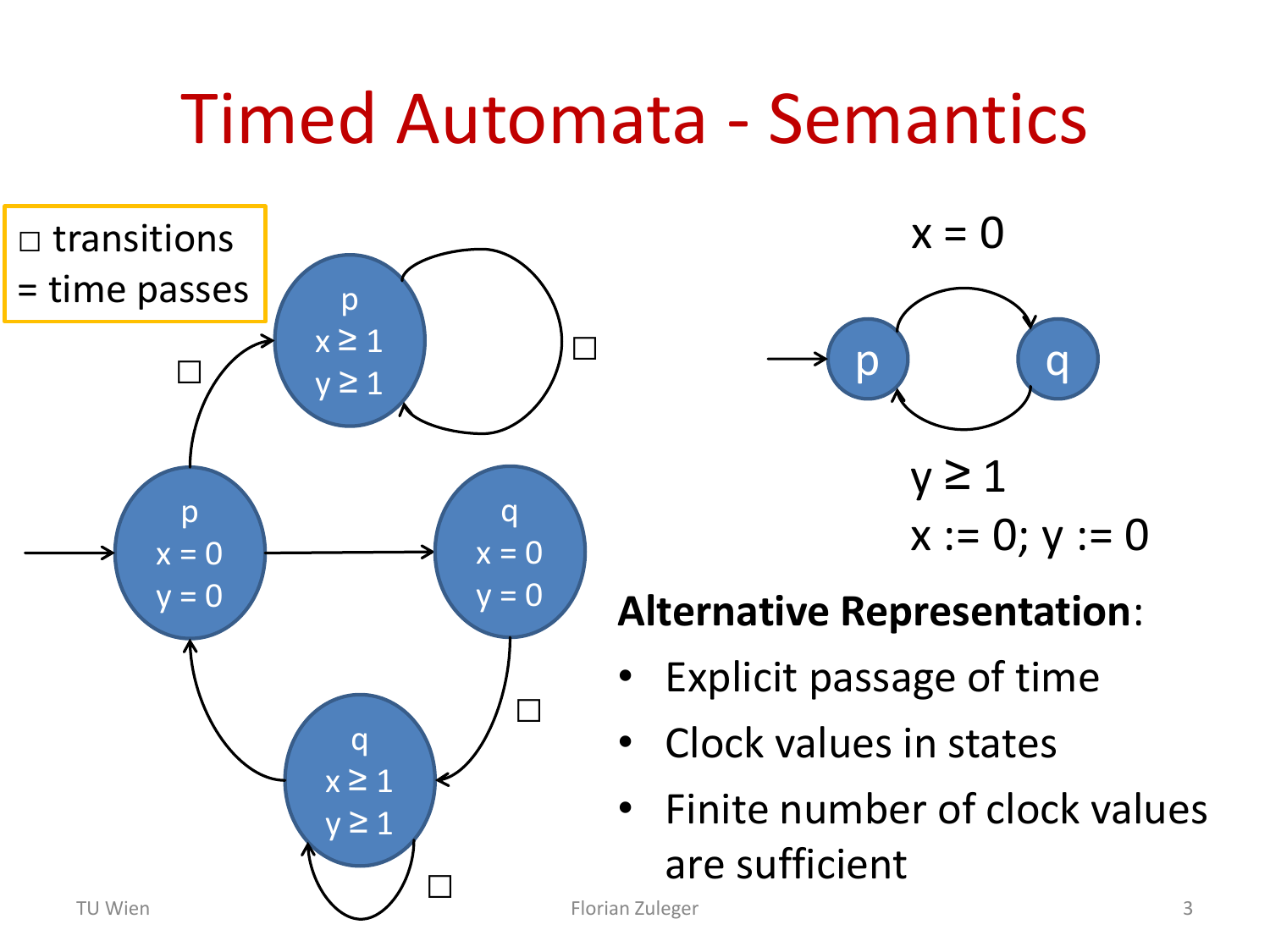### Timed Automata – Alternative Representation



### Forget about clocks!

For the rest of the talk, we use this representation.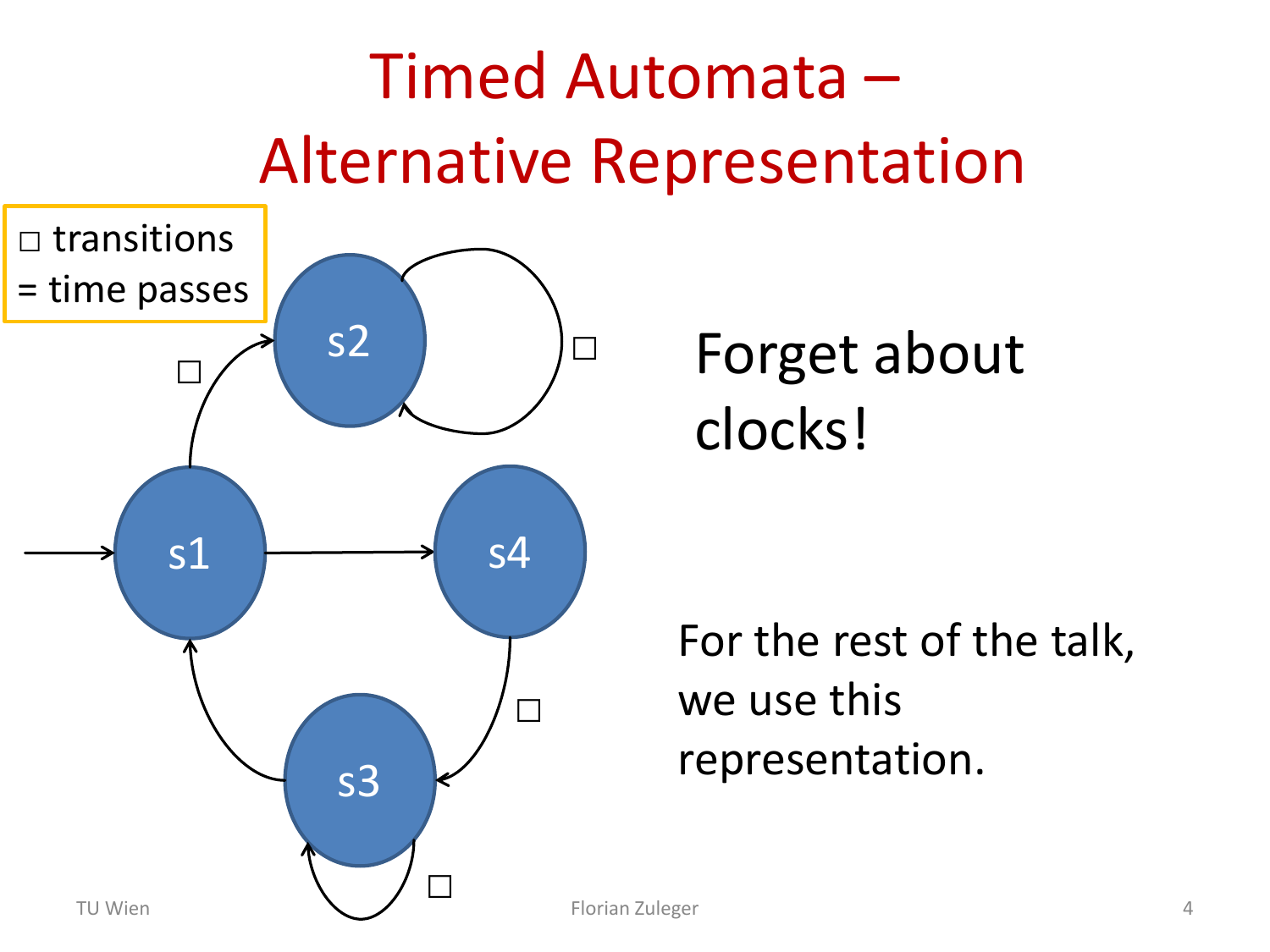

Timed Network = finite number of copies of the same timed automaton + communication via rendezvous transitions

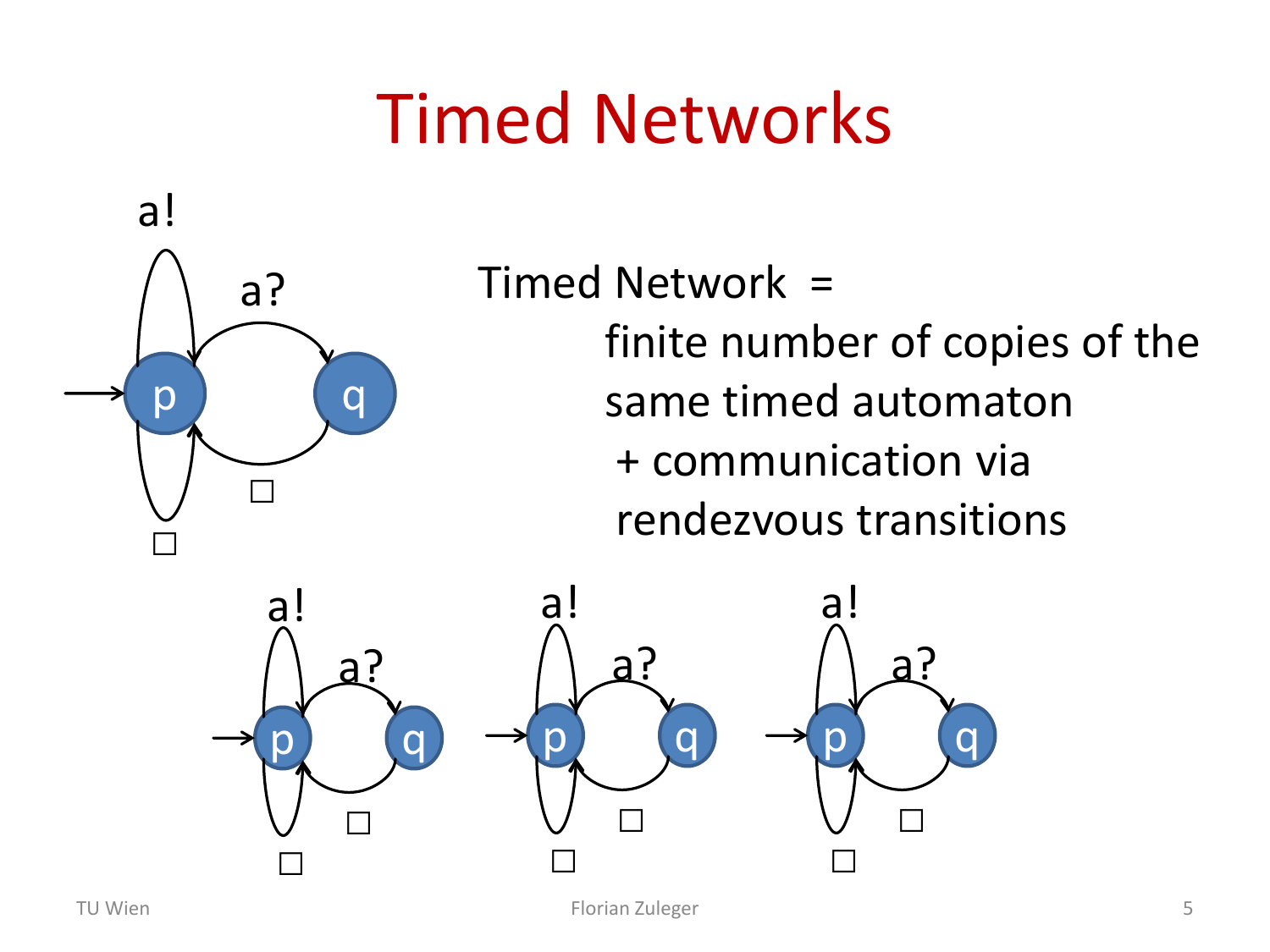Communication alphabet  $\Sigma = \{a!, a?\} \cup \{\Box\}$ 

Example run:





TU Wien 6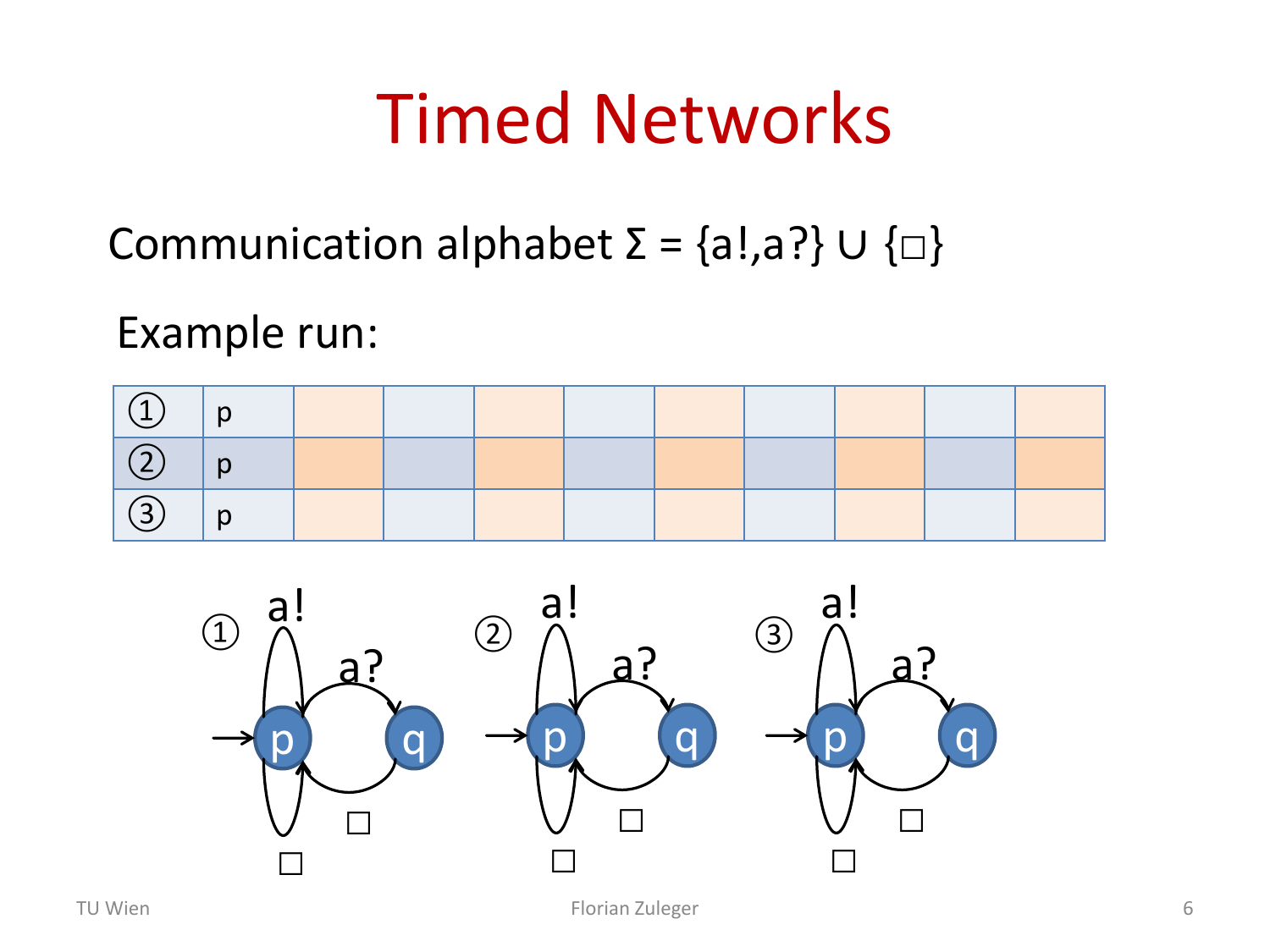Communication alphabet  $\Sigma = \{a!, a?\} \cup \{\Box\}$ 



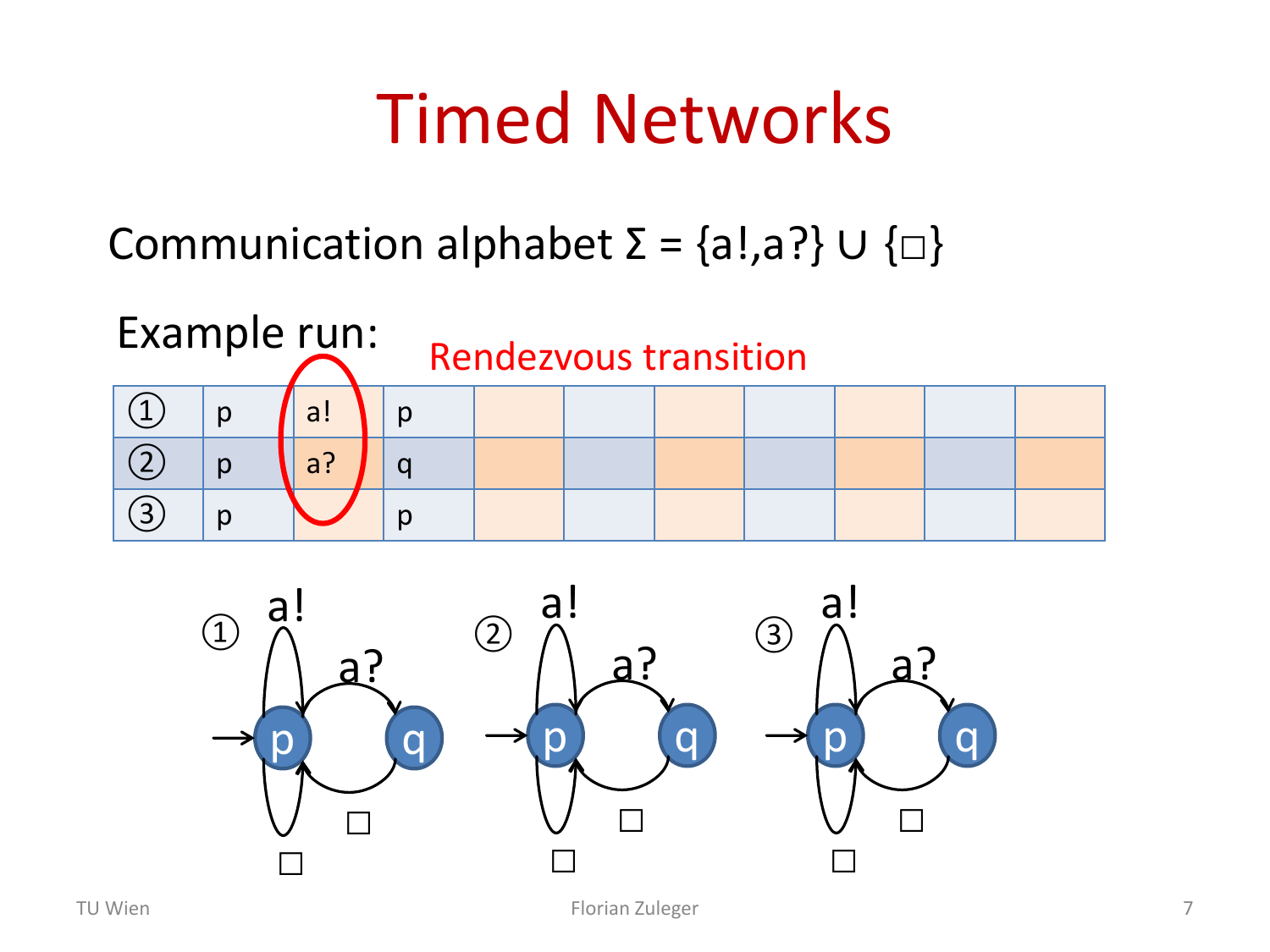Communication alphabet  $\Sigma = \{a!, a?\} \cup \{\Box\}$ 

Example run:

| $\vert$ $\begin{pmatrix} 1 \\ 1 \end{pmatrix}$ $\vert$ p $\vert$ a! $\vert$ p $\vert$ |  | $\sqrt{al}$   p |  |  |  |
|---------------------------------------------------------------------------------------|--|-----------------|--|--|--|
| $\boxed{2}$ p a? q                                                                    |  |                 |  |  |  |
| $\left(3\right)$   p                                                                  |  | a? q            |  |  |  |



TU Wien 8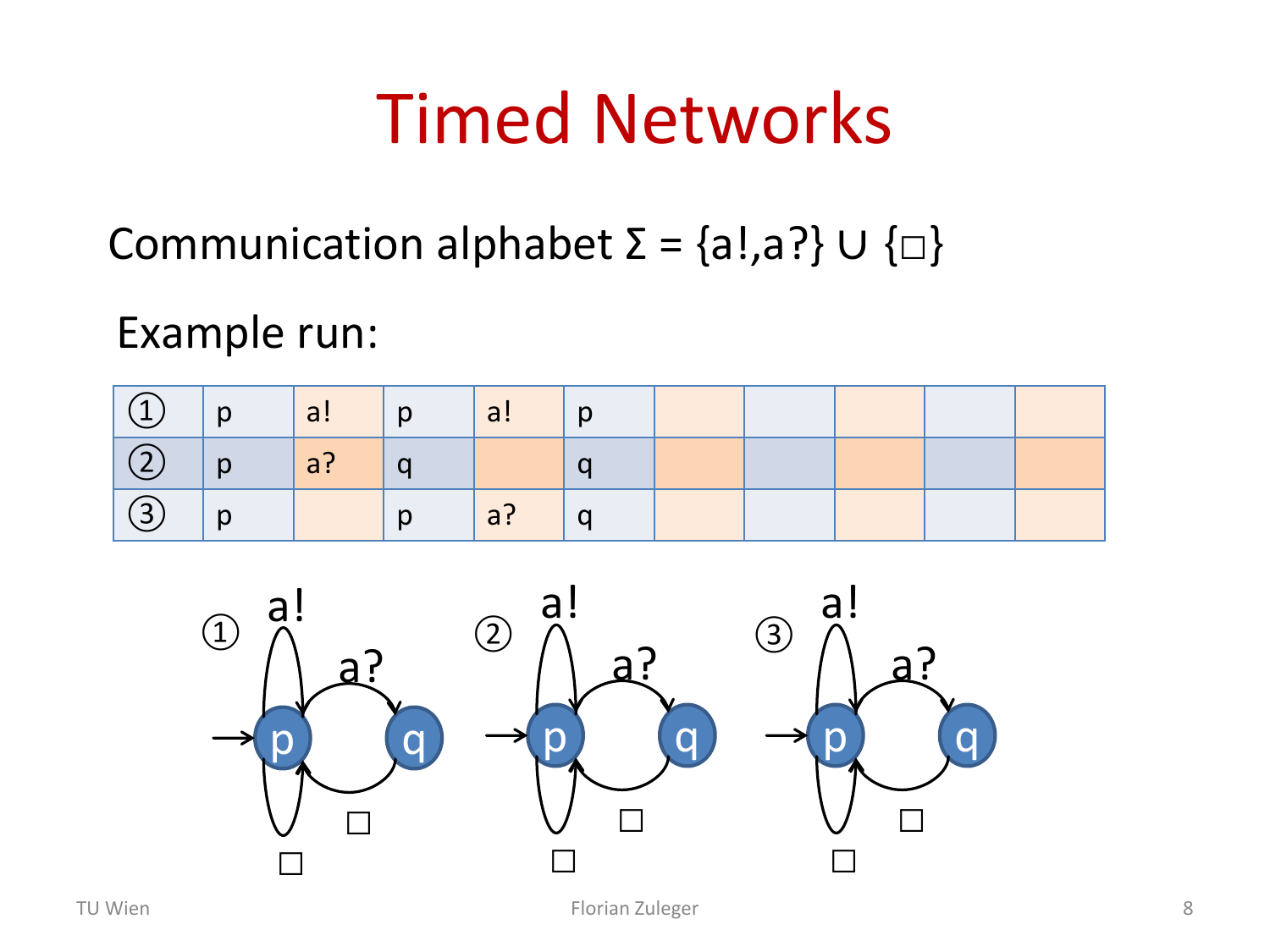Communication alphabet  $\Sigma = \{a!, a?\} \cup \{\Box\}$ 





TU Wien Florian Zuleger 9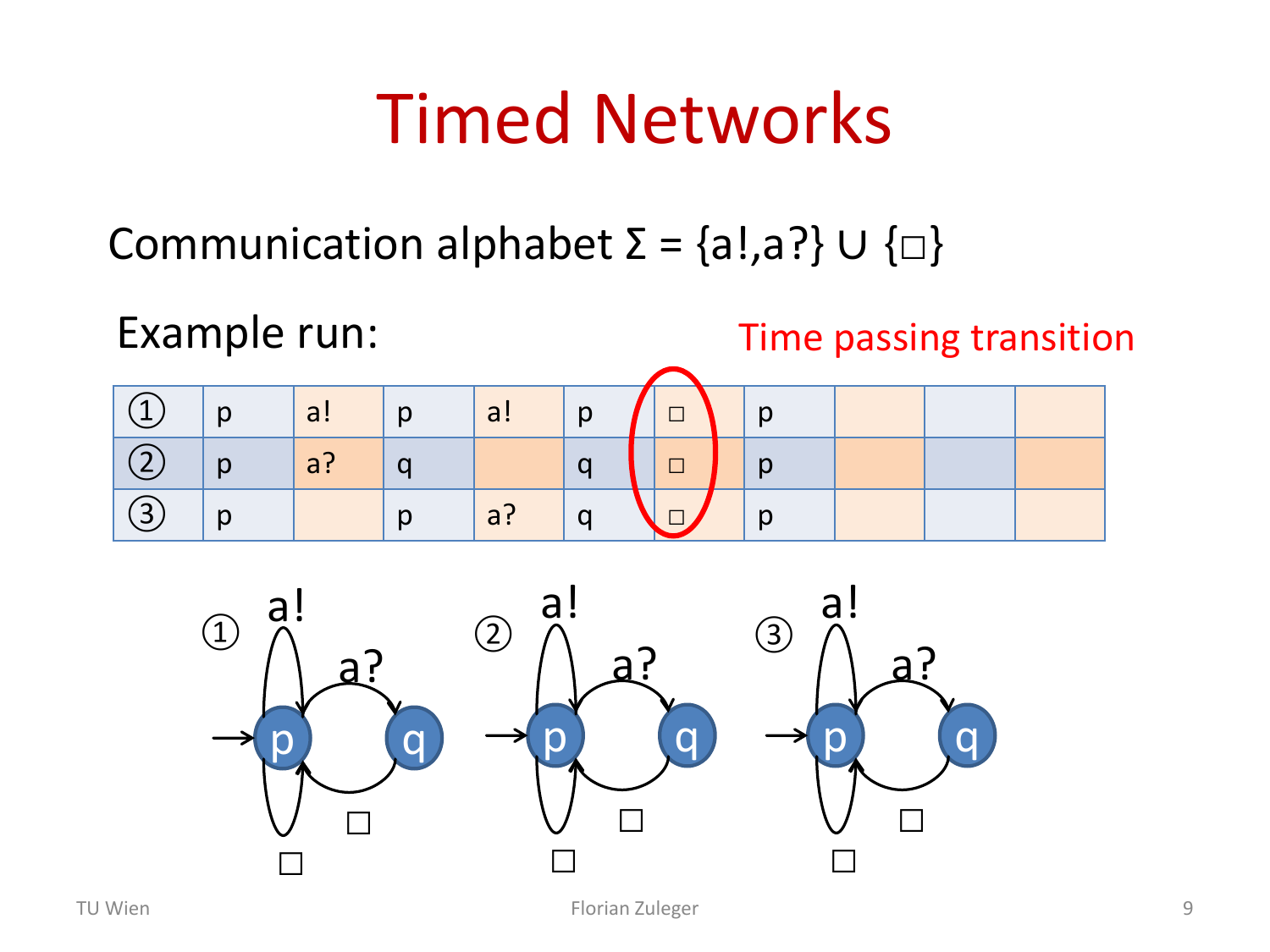Communication alphabet  $\Sigma = \{a!, a?\} \cup \{\Box\}$ 

Example run:

| $\boxed{0}$ $p$ $a!$ $p$ |                                        | a! p                                   |                                                                                                               |  |  |
|--------------------------|----------------------------------------|----------------------------------------|---------------------------------------------------------------------------------------------------------------|--|--|
| $\big  \bigcirc \big  p$ | $\begin{vmatrix} a? & q \end{vmatrix}$ |                                        | $\Box$   p                                                                                                    |  |  |
| $\big  \bigcirc \big  p$ | $\Box$ p                               | $\begin{vmatrix} a? & q \end{vmatrix}$ | $\begin{array}{ c c c c c }\hline \quad & \quad & \mathsf{p} & \mathsf{a!} & \mathsf{p} \\\hline \end{array}$ |  |  |



TU Wien 10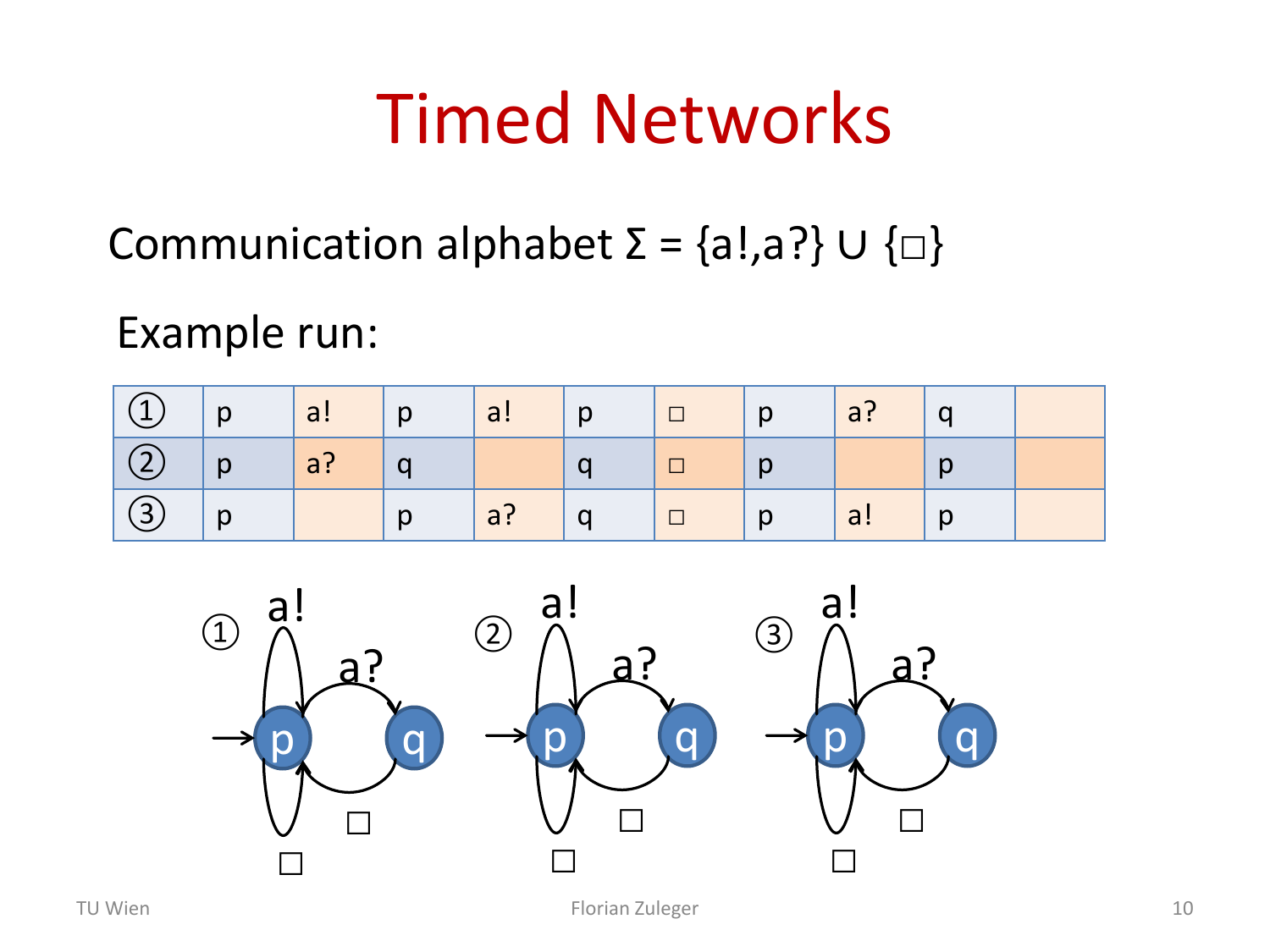Communication alphabet  $\Sigma = \{a!, a?\} \cup \{\Box\}$ 

Example run:

| $\overline{\phantom{a}}$ | $\mathsf{D}$ | $\bigcap$<br>a: | $\mathsf{D}$ | $\overline{\phantom{0}}$<br>a:  | p | $\Box$ | n<br>N        | $\sim$<br>a: |        | $\bullet\bullet\bullet$ |
|--------------------------|--------------|-----------------|--------------|---------------------------------|---|--------|---------------|--------------|--------|-------------------------|
| ∽                        | $\mathsf{D}$ | $\bigcap$<br>a: |              |                                 |   |        | $\sim$<br>ຶ   |              | $\sim$ | $\bullet\bullet\bullet$ |
| ┑<br>ٮ                   | n<br>N       |                 | $\mathsf{D}$ | $\overline{\phantom{0}}$<br>a : | U |        | n<br><u>N</u> | a!           | Ŋ      | $\bullet\bullet\bullet$ |

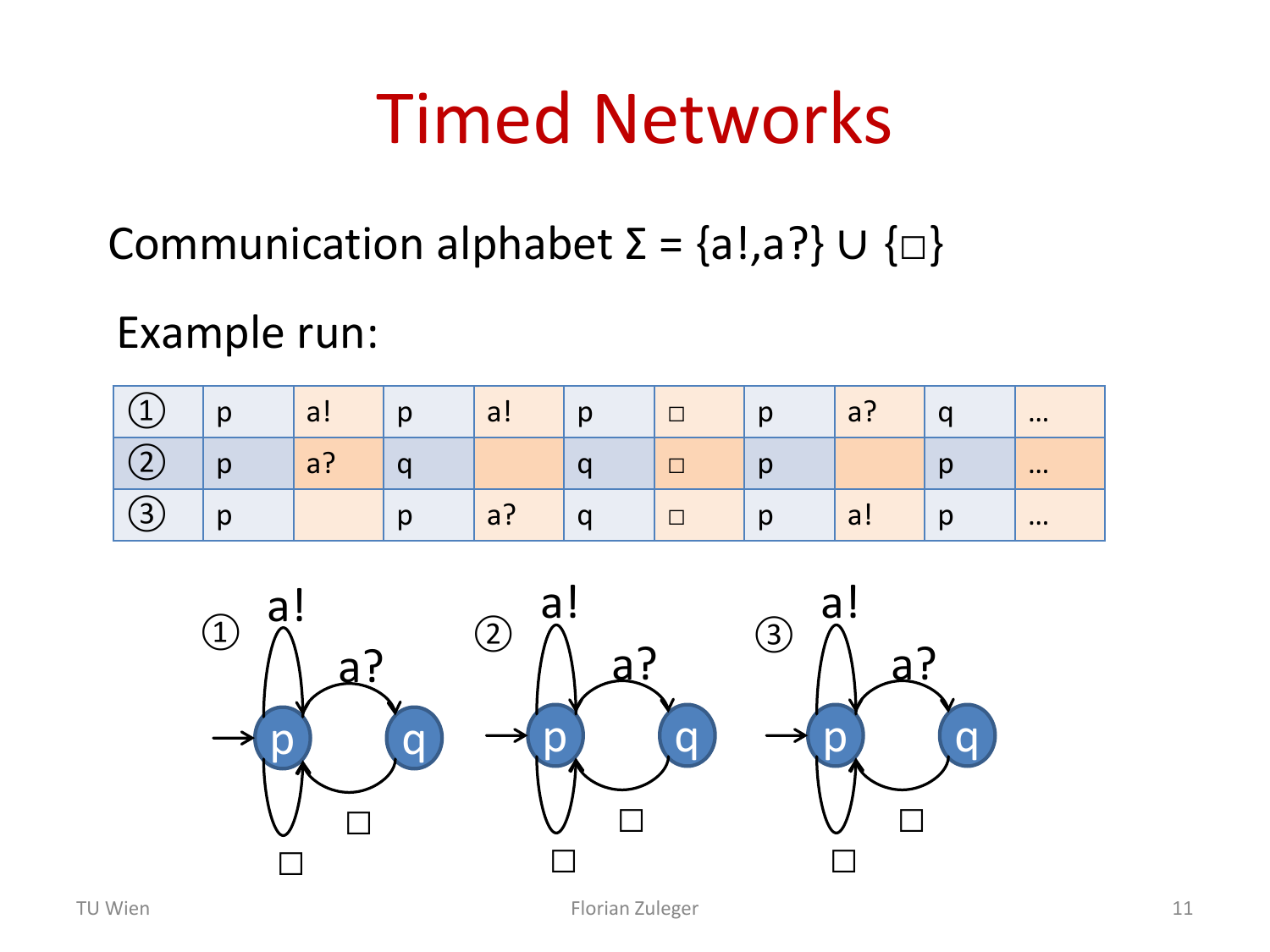Communication alphabet  $\Sigma = \{a!, a?\} \cup \{\Box\}$ 

Example run:



Execution of  $(3)$  in the run:

a? **□** a! …

**execution** =

a sequence in  $\Sigma^\omega$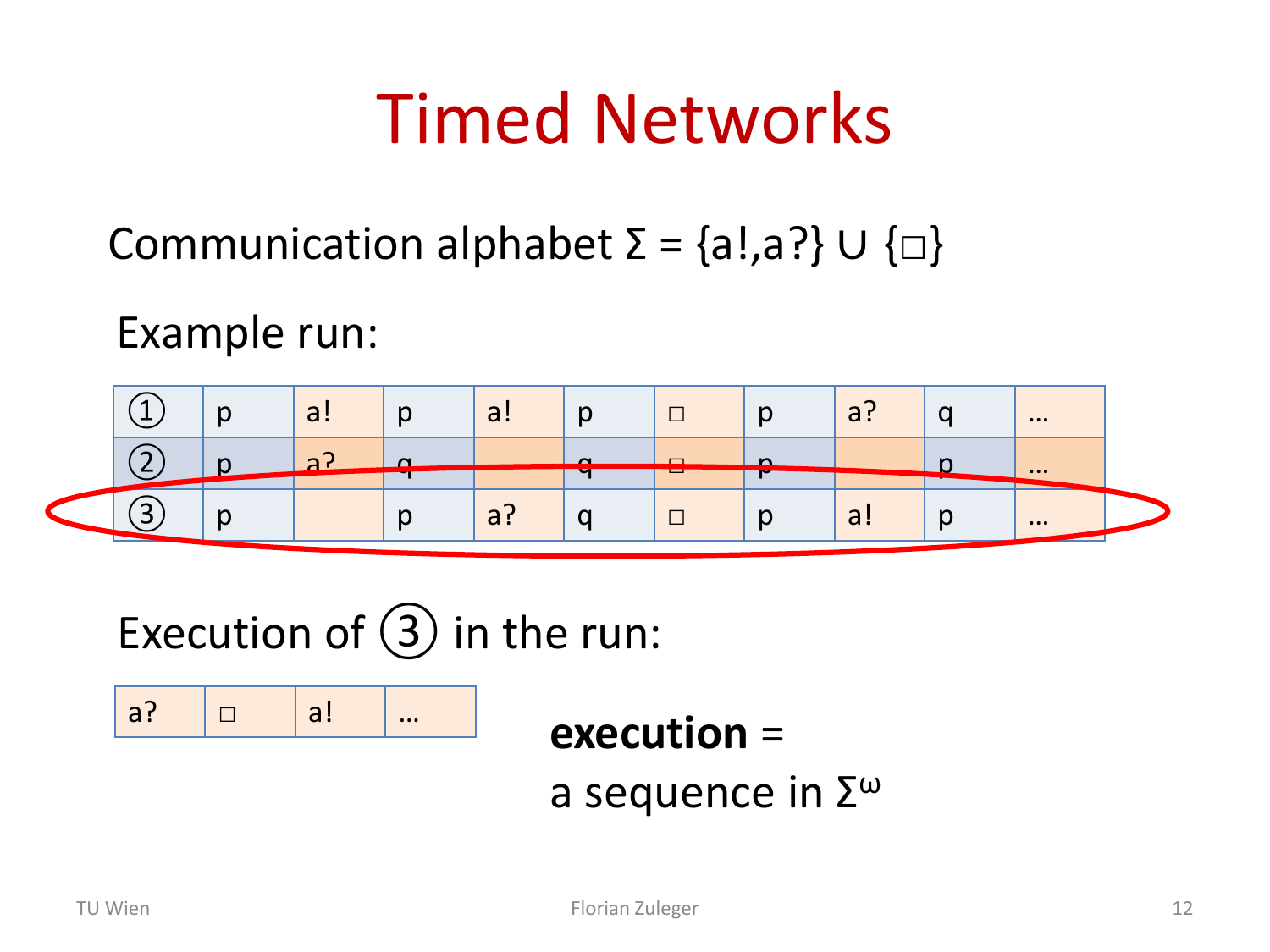## Parameterized Model Checking



alphabet Σ

 $Exec(A_n) = all$  executions of a timed network with n copies of automaton A

$$
Exec(A) = \bigcup_{n \geq 0} Excel(A_n)
$$

**Parameterized Model Checking Problem (PMCP):** Given a language(L ⊆ Σ<sup>ω</sup>, D Liveness Property decide Exec(A) ⊆ L?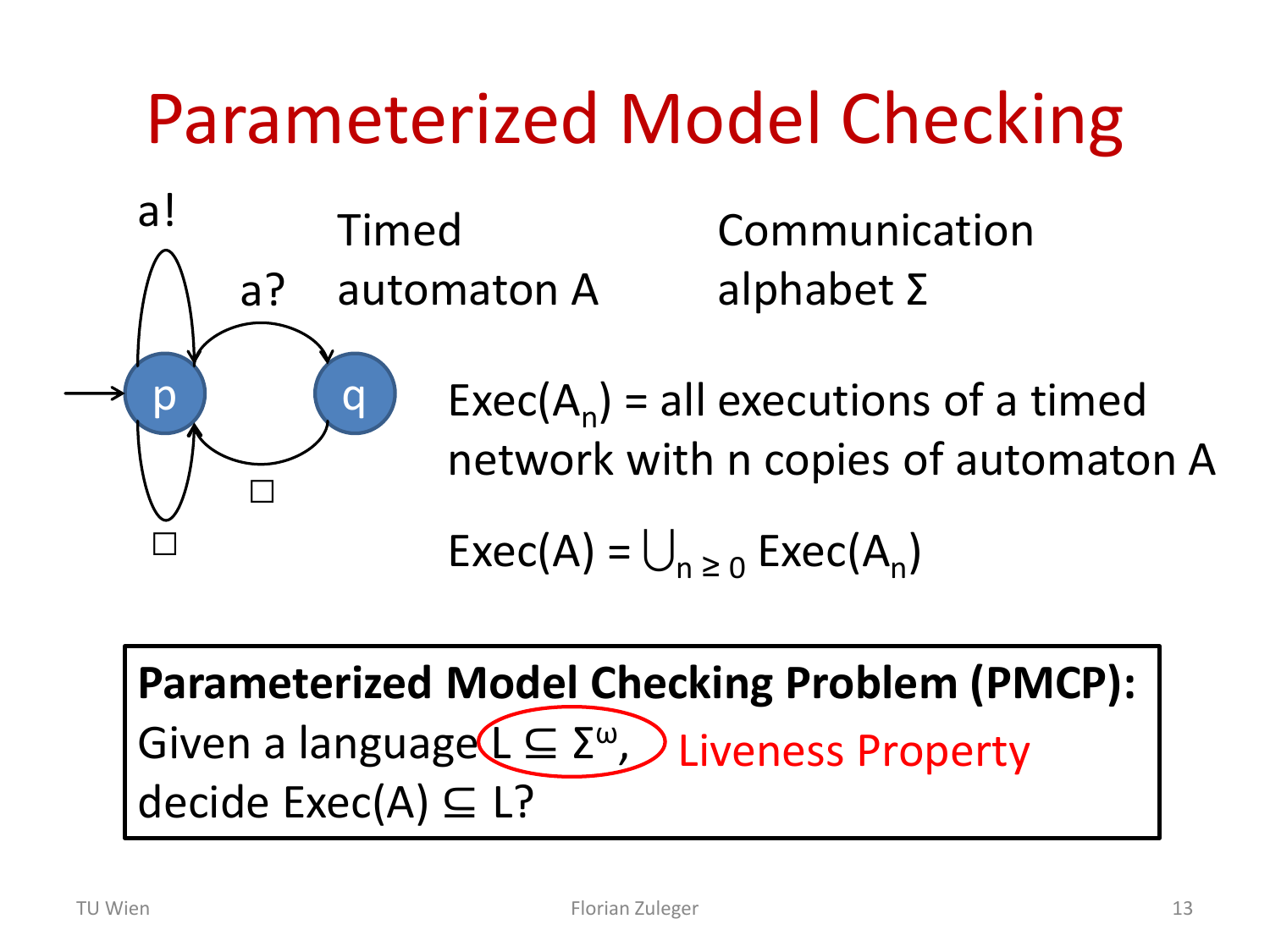### Timed Networkds = RB-Systems

RB Systems = finite automata communicating via

- rendezvous transitions
- symmetric broadcast transitions



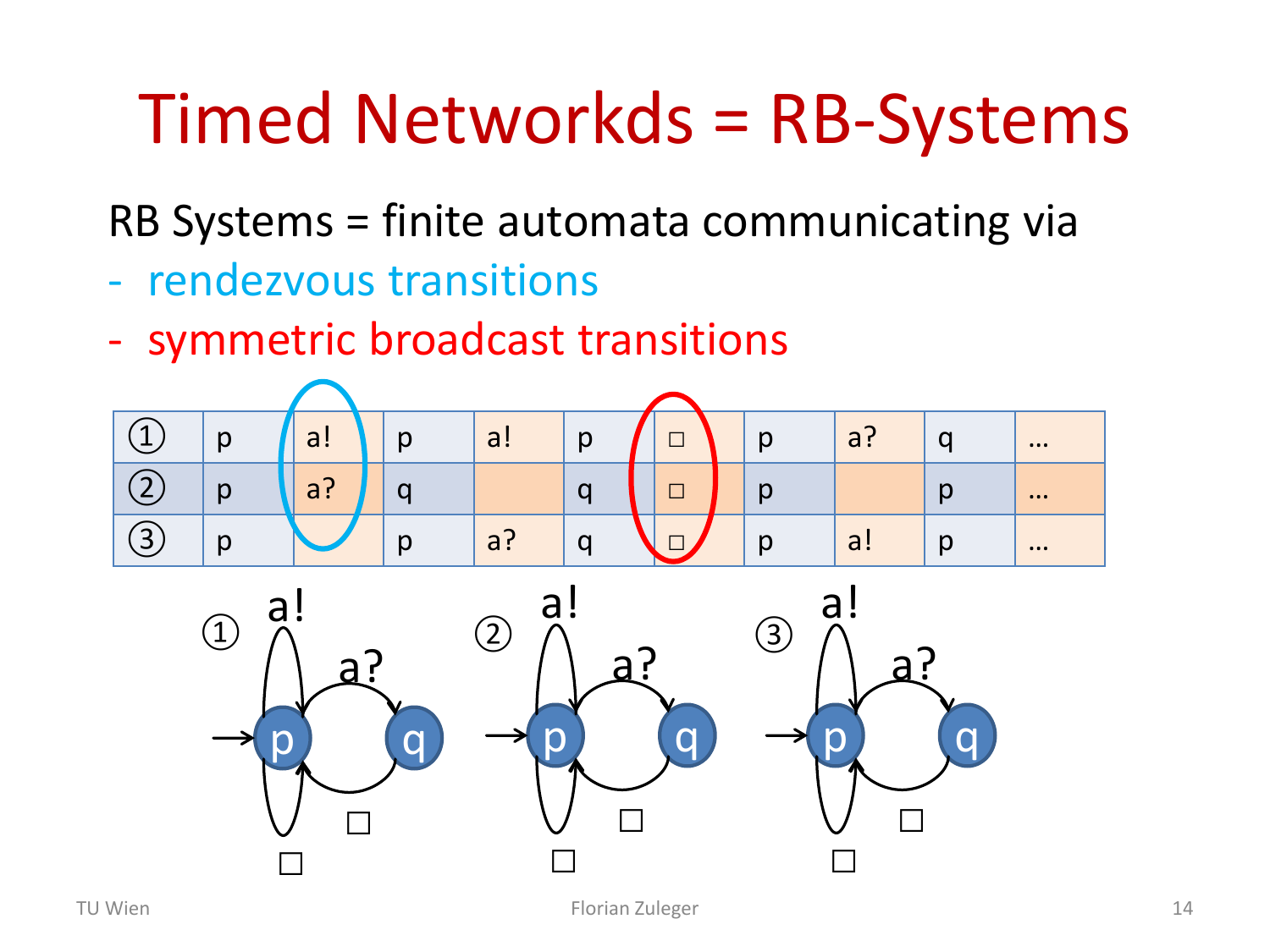# (I) Why RB-Systems?

PMCP of liveness properties for finite automata communicating via **(asymmetric) broadcast** is undecidable (Esparza, Finkel, Mayr, LICS 1999)



Asymmetric broadcast is very powerful:

- allows to establish a controller process
- allows to simulate rendezvous transitions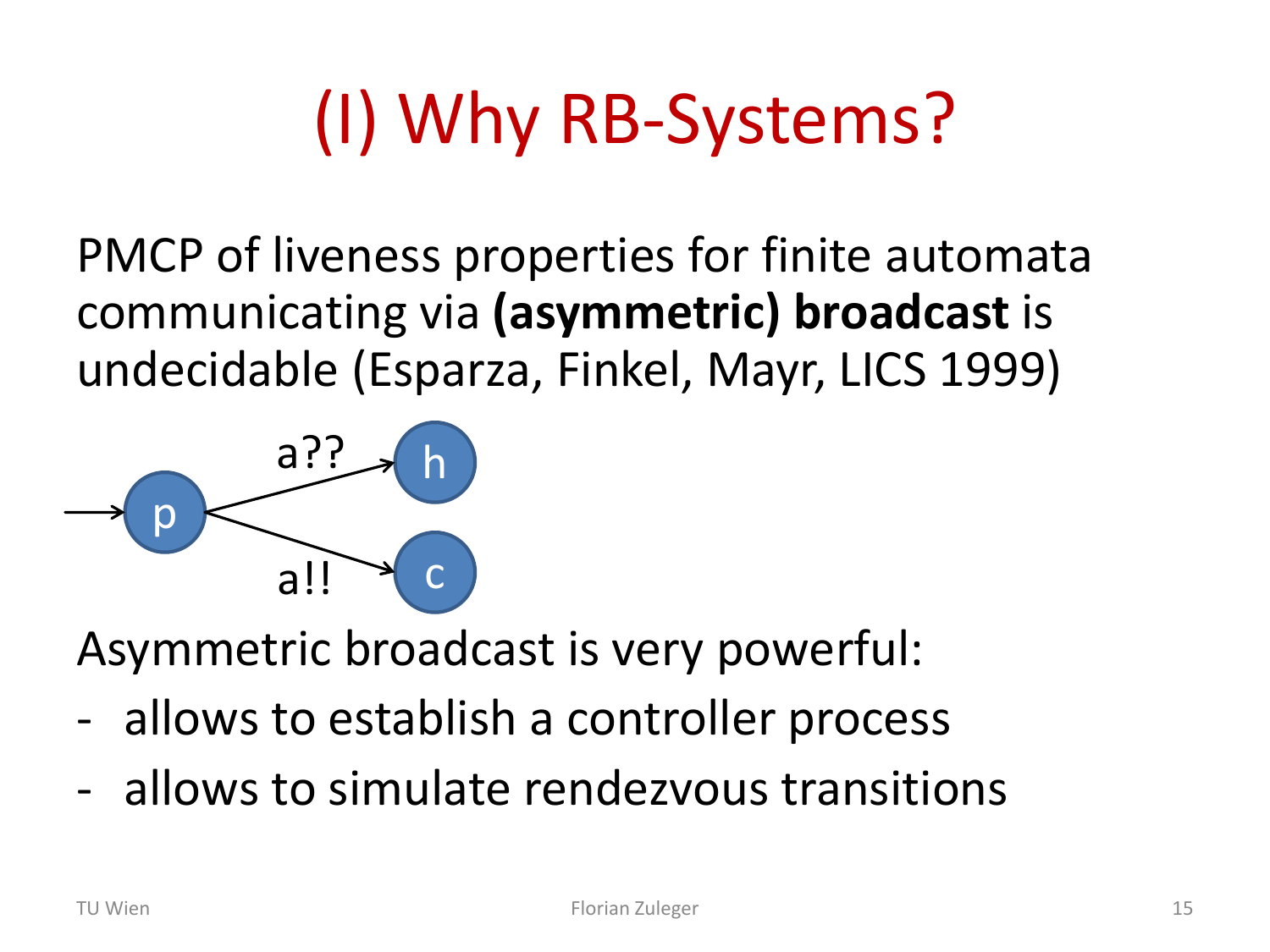# (II) Why RB-Systems?

PMCP of liveness properties is undecidable (Abdulla, Jonsson, TCS 2003) for timed networks with

- continuous-time
- a distinguished controller process
- rendezvous transitions

Proof heavily relies on

- time being dense
- controller for coordination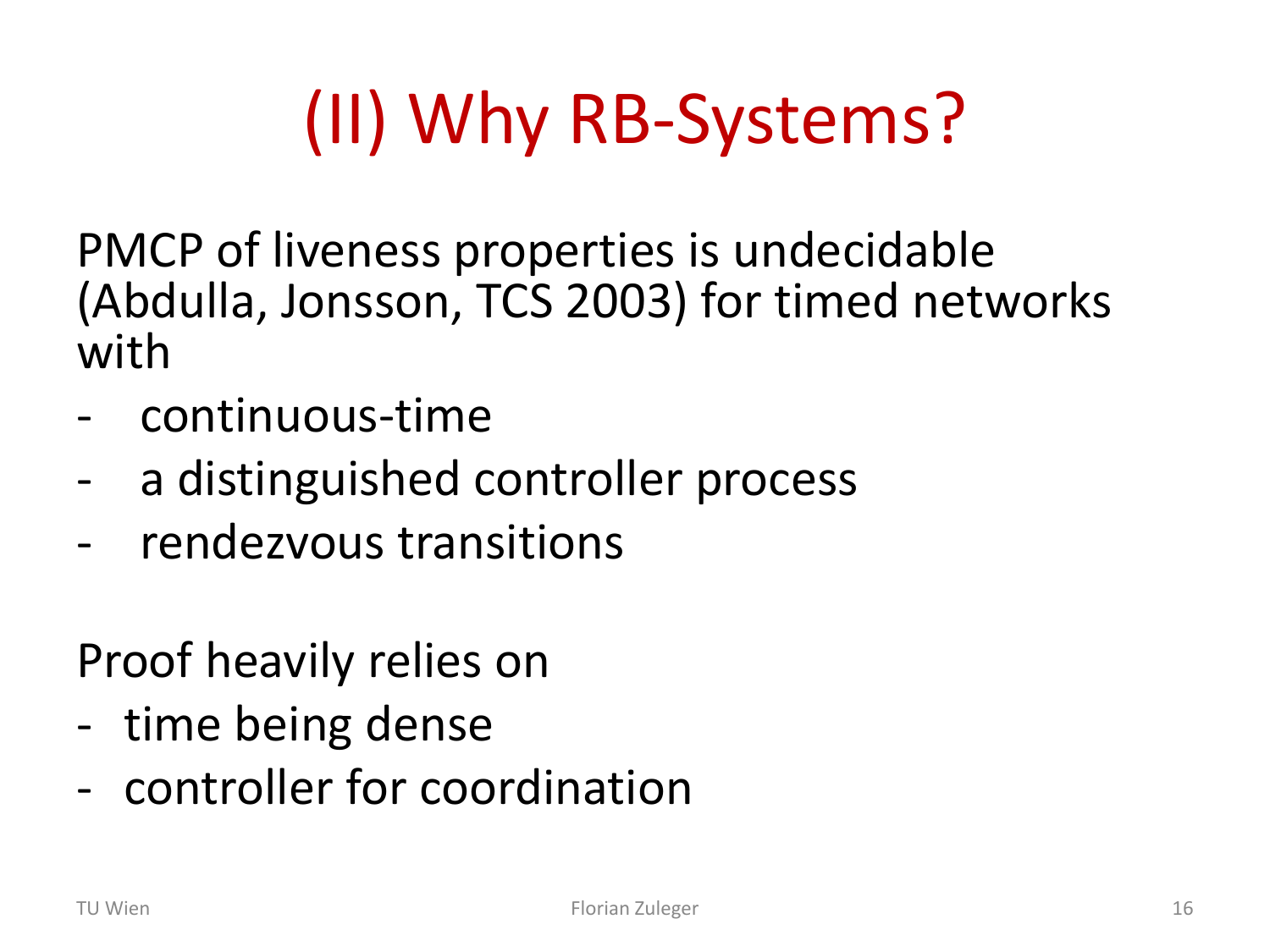### Main Result

### **Theorem**

Given a timed automaton A, we can compute a B-automaton B such that  $Exec(A) = L(B)$ .

### **Corollary**

PMCP is decdiable for specifications given by a BS-automaton\*.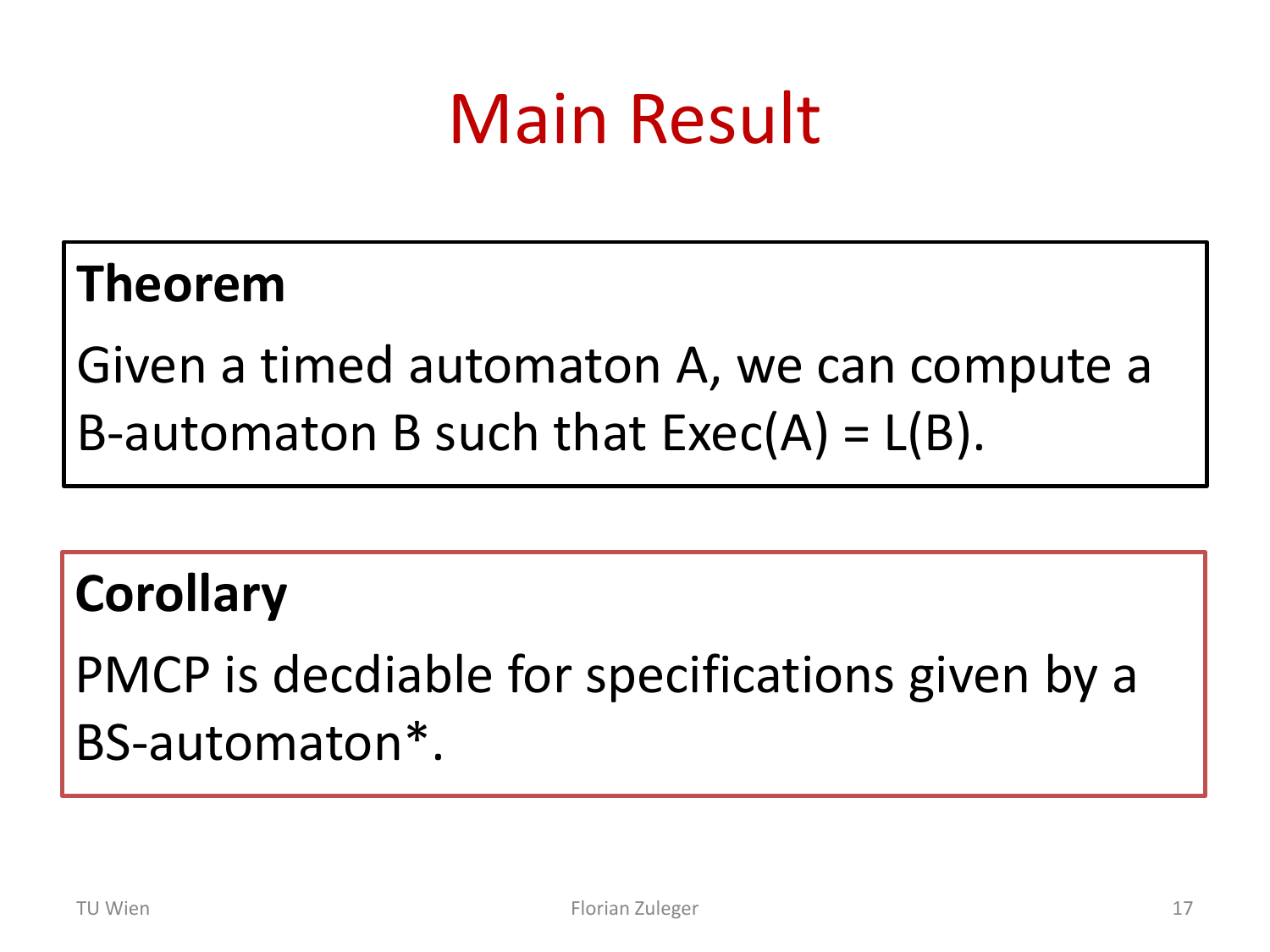### **Thed**

**Colcombet LICS 2006):**<br>Colcoidable amptiness Given are closed under complement B-automaton B such that Exec(A) = L(B). - strictly generalize ω-regular **BS-automata (Bojanczyk,**  - decidable emptiness - closed under union, intersection - not closed under complement - subclasses B- and S-automata that languages

### **Corollary**

PMCP is decdiable for specifications given by a BS-automaton\*.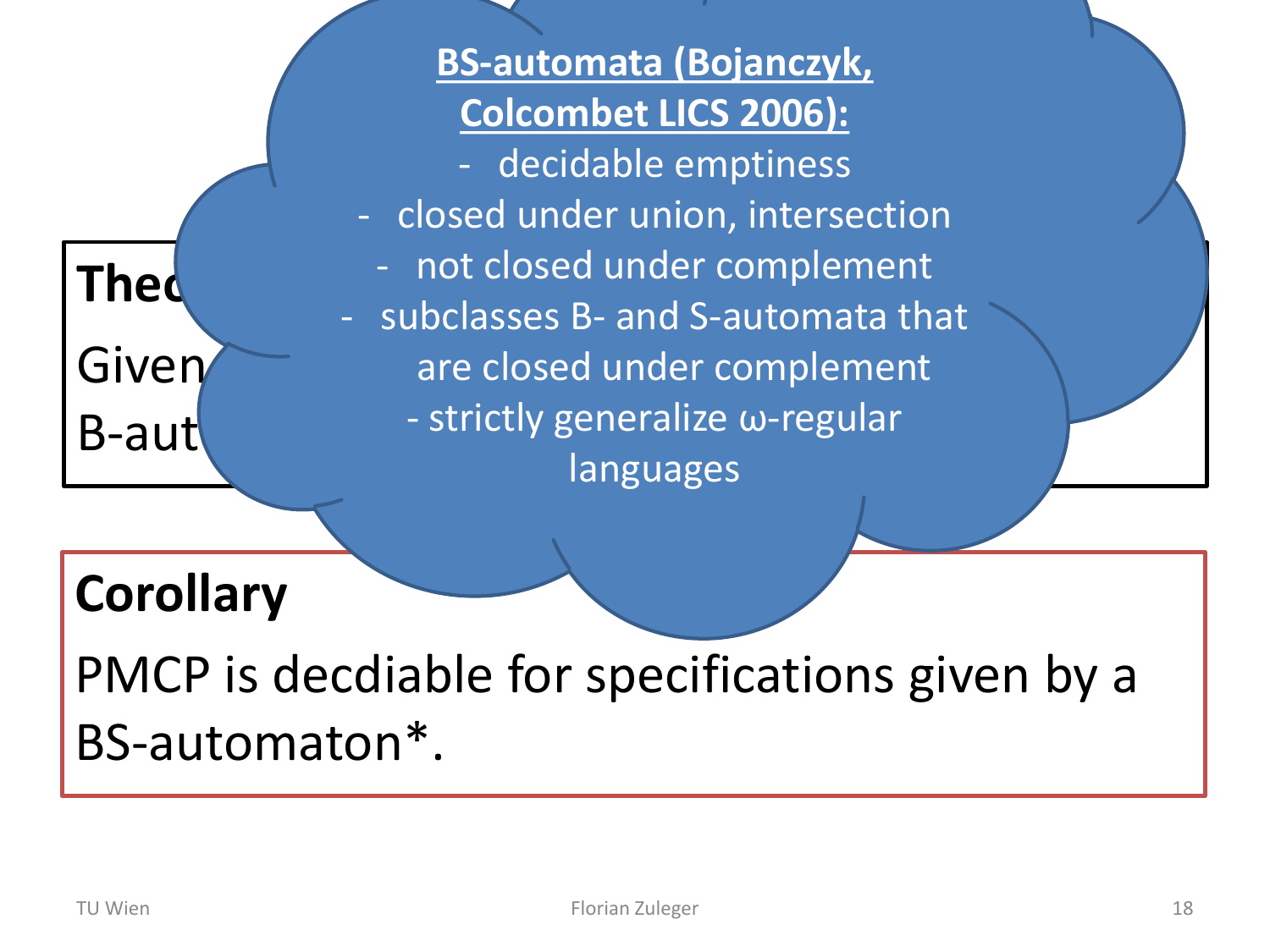### Why BS-automata?

a!,a? may only boundedly often be taken between two □!



| $\overline{\phantom{a}}$      | $\sqrt{ }$<br>N | a!          | n<br>N | $\overline{\phantom{0}}$<br>u . | $\sim$ | ⊓      | p            | a! | ∼<br>ч      | $\bullet\bullet\bullet$   |
|-------------------------------|-----------------|-------------|--------|---------------------------------|--------|--------|--------------|----|-------------|---------------------------|
| $\blacksquare$                | n<br>N          | ◠<br>∽<br>u |        |                                 |        |        | ~            |    | $\sim$<br>N | $\bullet\bullet\bullet$   |
| $\overline{\phantom{0}}$<br>ັ | $\sim$<br>N     |             | N      | $\sim$<br>u :                   | ີ      | $\Box$ | $\mathsf{D}$ | a! | $\sim$<br>N | $\bullet \bullet \bullet$ |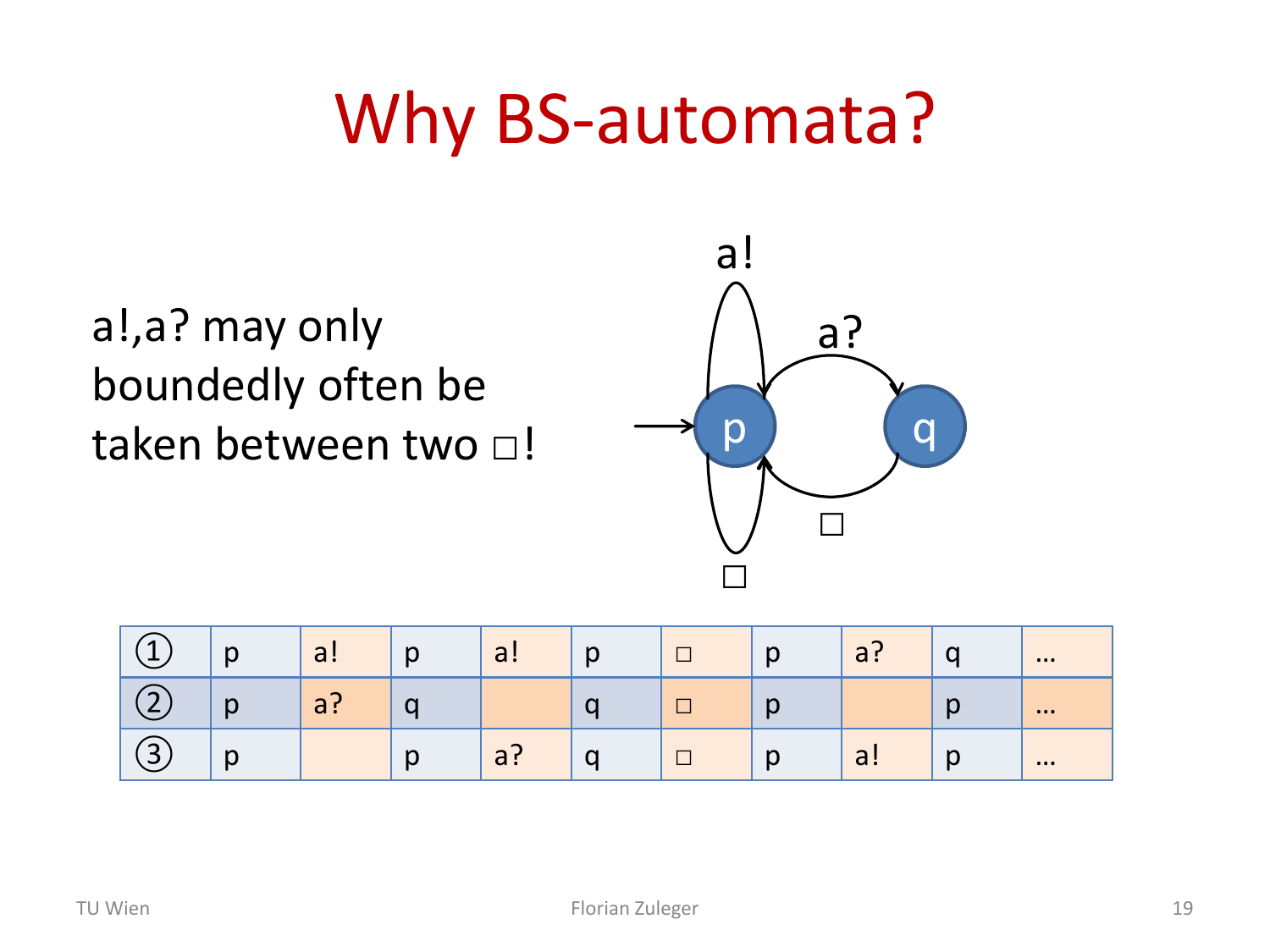### Why BS-automata?

a!,a? may only boundedly often be taken between two □!



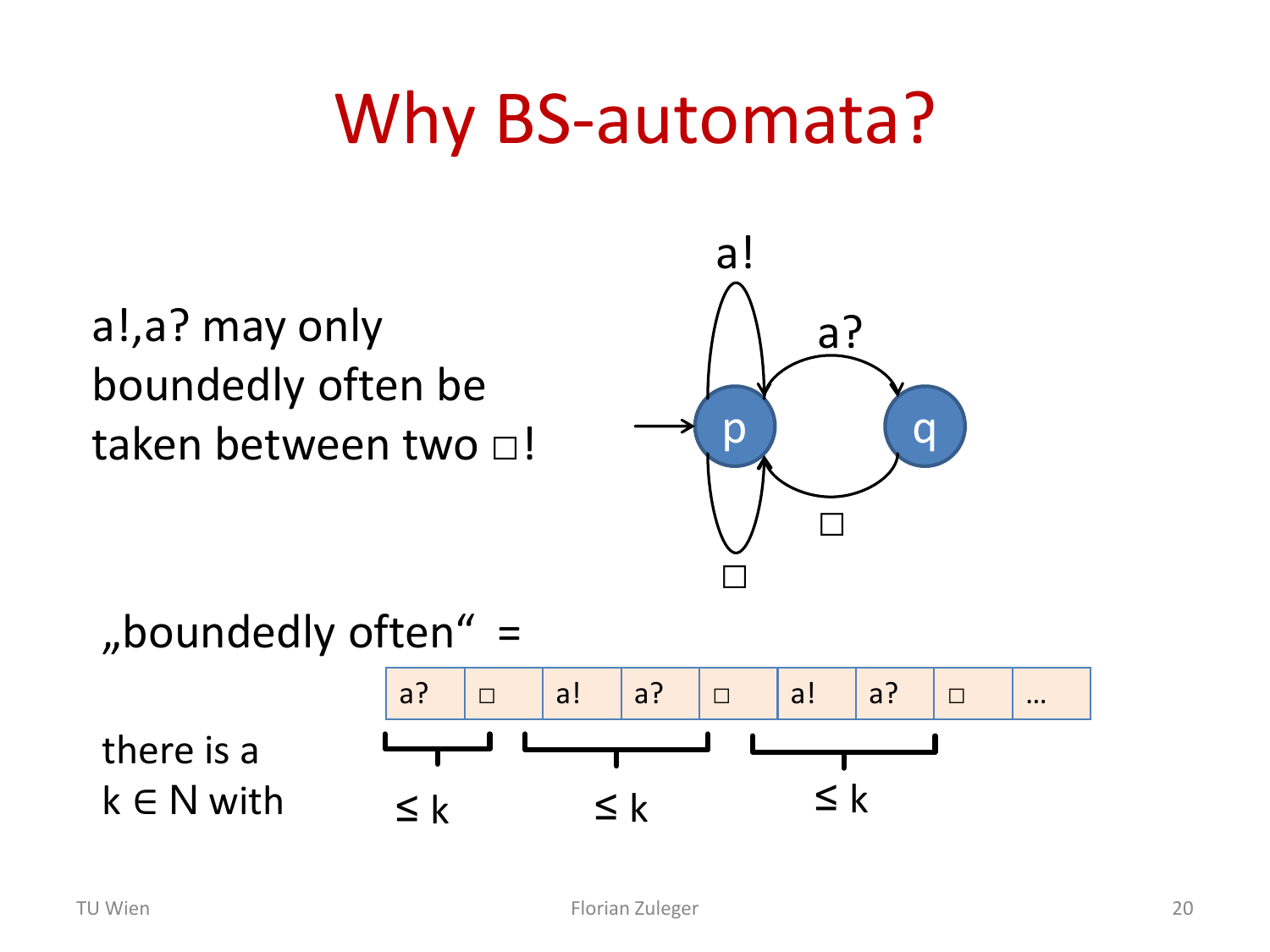### Why BS-automata?

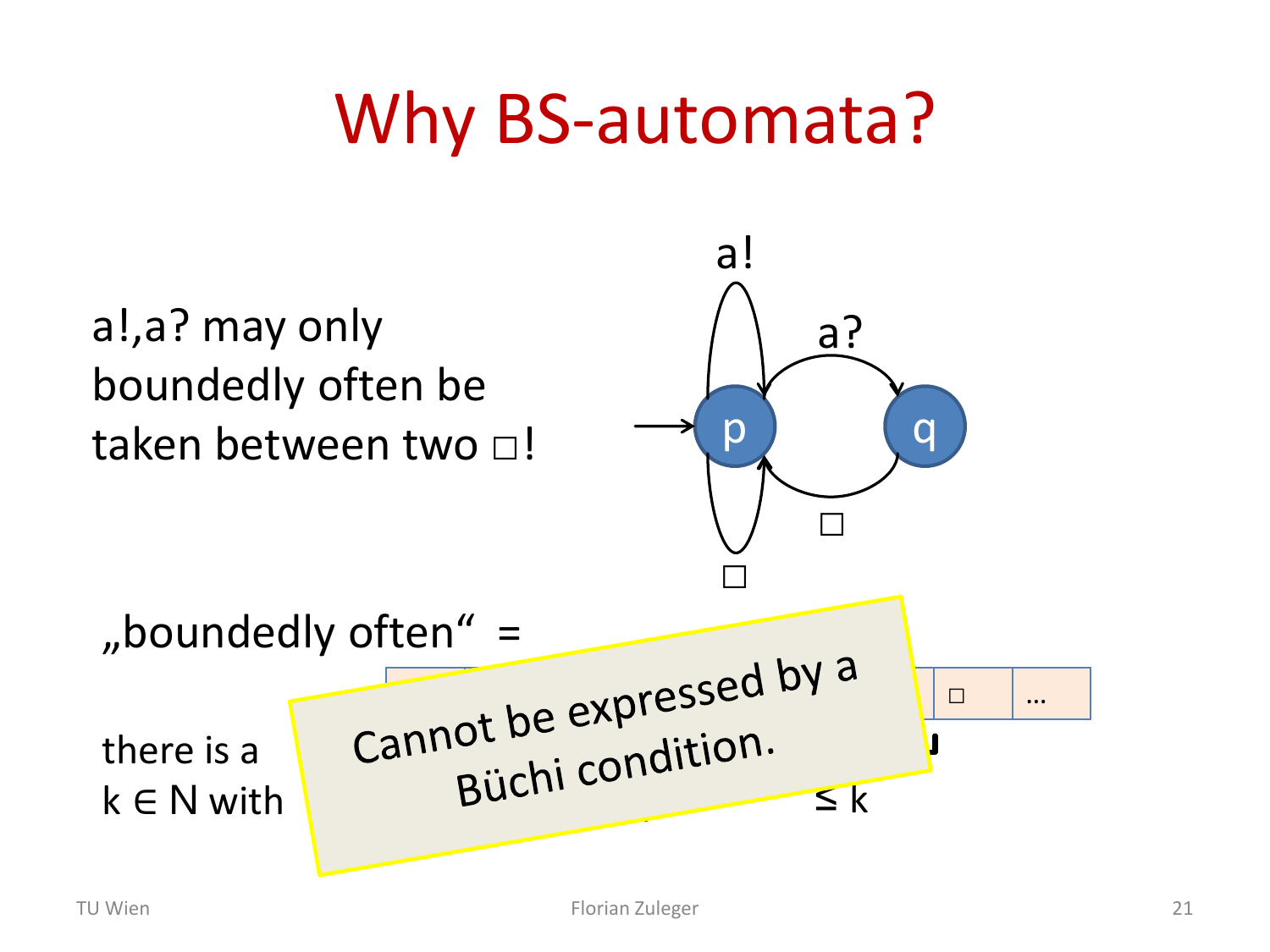### BS-automata

"counter c is bounded"

BS-automata have finite number of counters

Counters can be

- 1) reset,
- 2) incremented,
- 3) assigned to other counters

Acceptance condition = positive boolean combination of Büchi condition  $+$  "counter is bounded" + "counter goes to  $\infty$ "

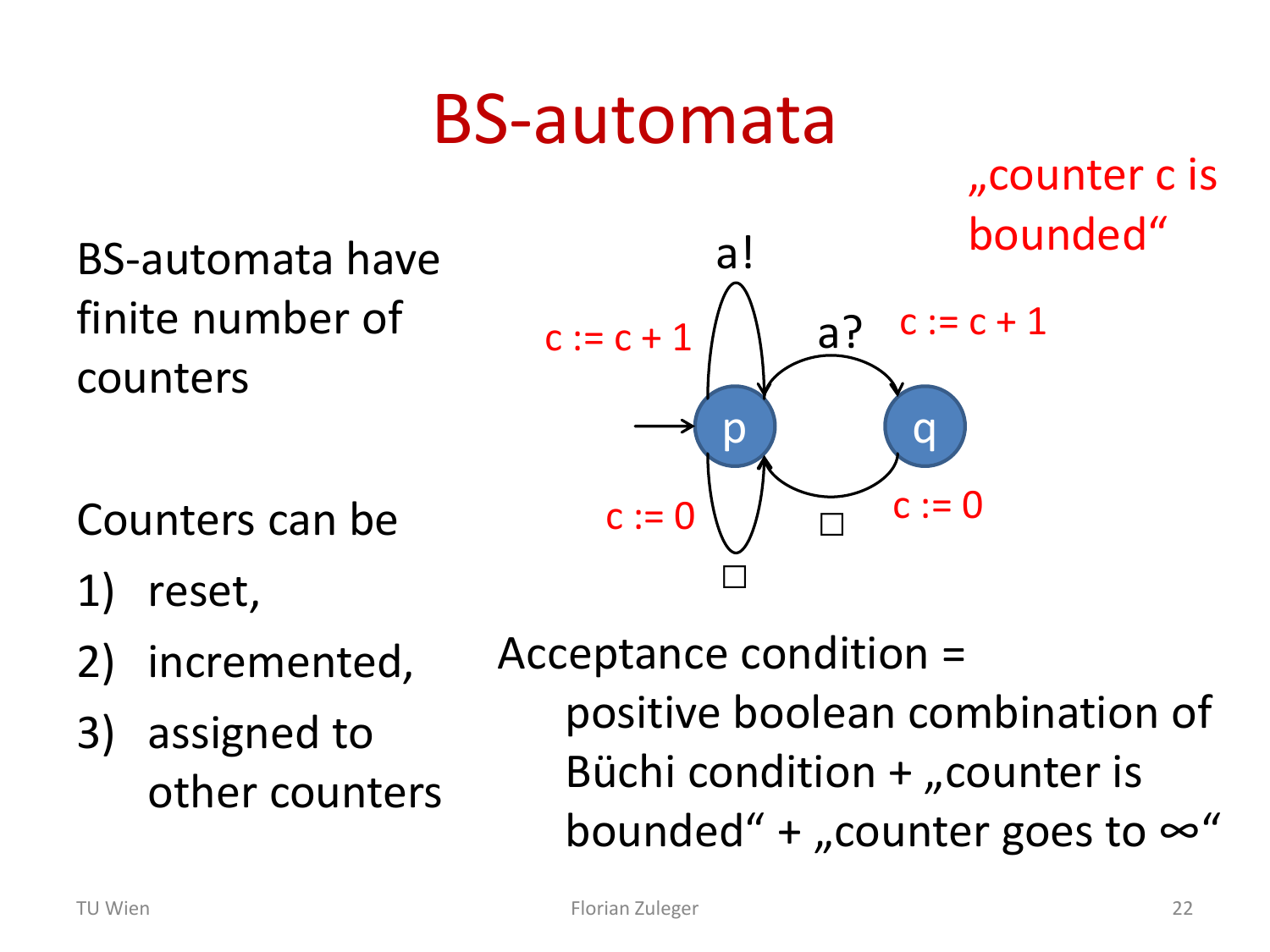## 4 Types of Automata Edges

- **Red:** appears at most finitely often on any execution
- **Blue:** appears infinitely times on some execution, but only finitely often on every execution with infinitely many broadcasts
- **Orange:** appears infinitely times on some execution with infinitely many broadcasts, but only boundedly many times between two broadcasts
- **Green:** otherwise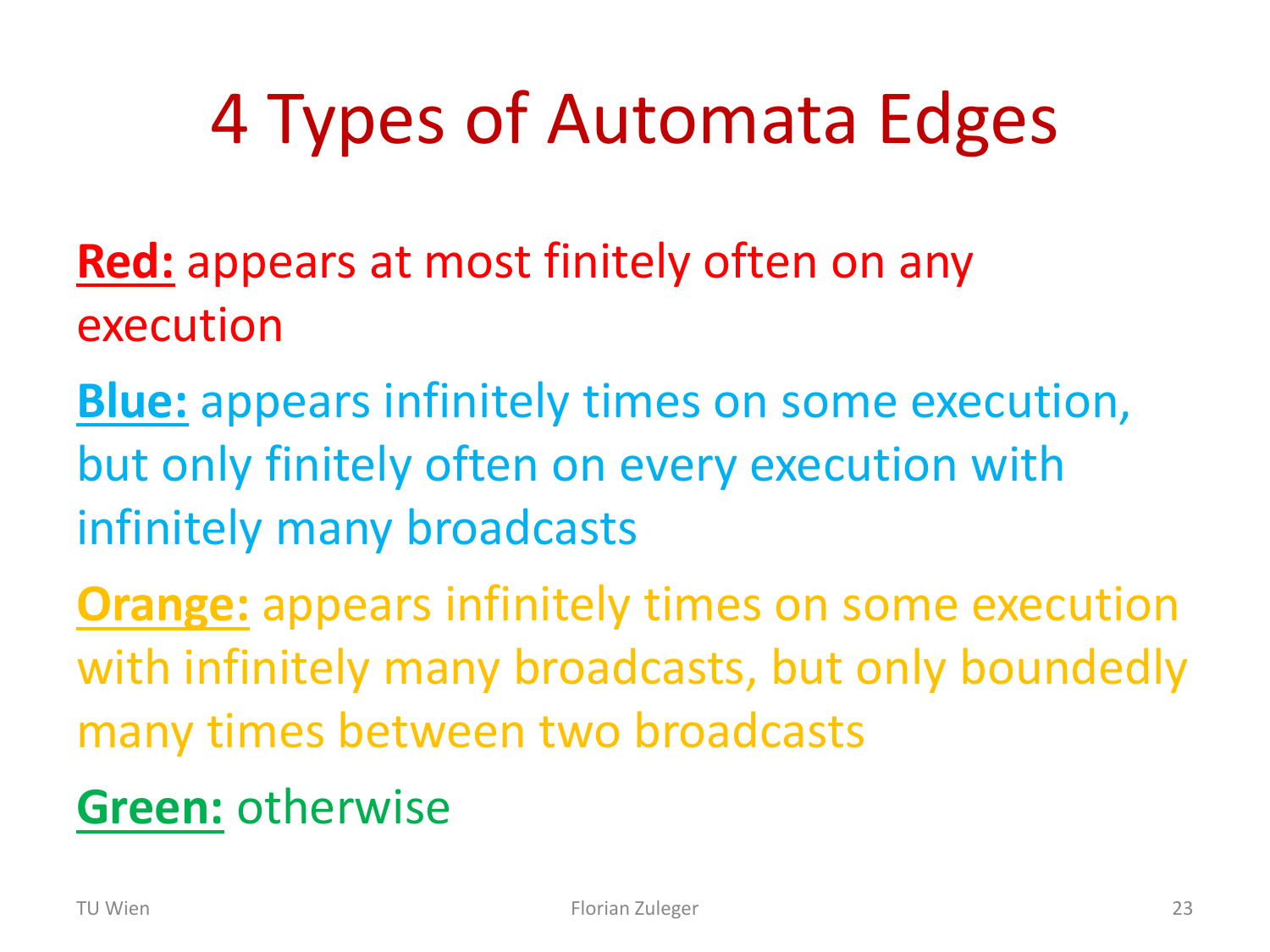### 4 Types of Automata Edges

Red: appears at most finitely execution

appliest trategy:<br>appear on the to each training  $\frac{100}{100}$  ostablish euse of unter upper suitable B-accession  $\frac{11}{21}$  add a sultable comaton Will 3) equipments on some execution condition. Condition many times between two broadcasts

### **Green:** otherwise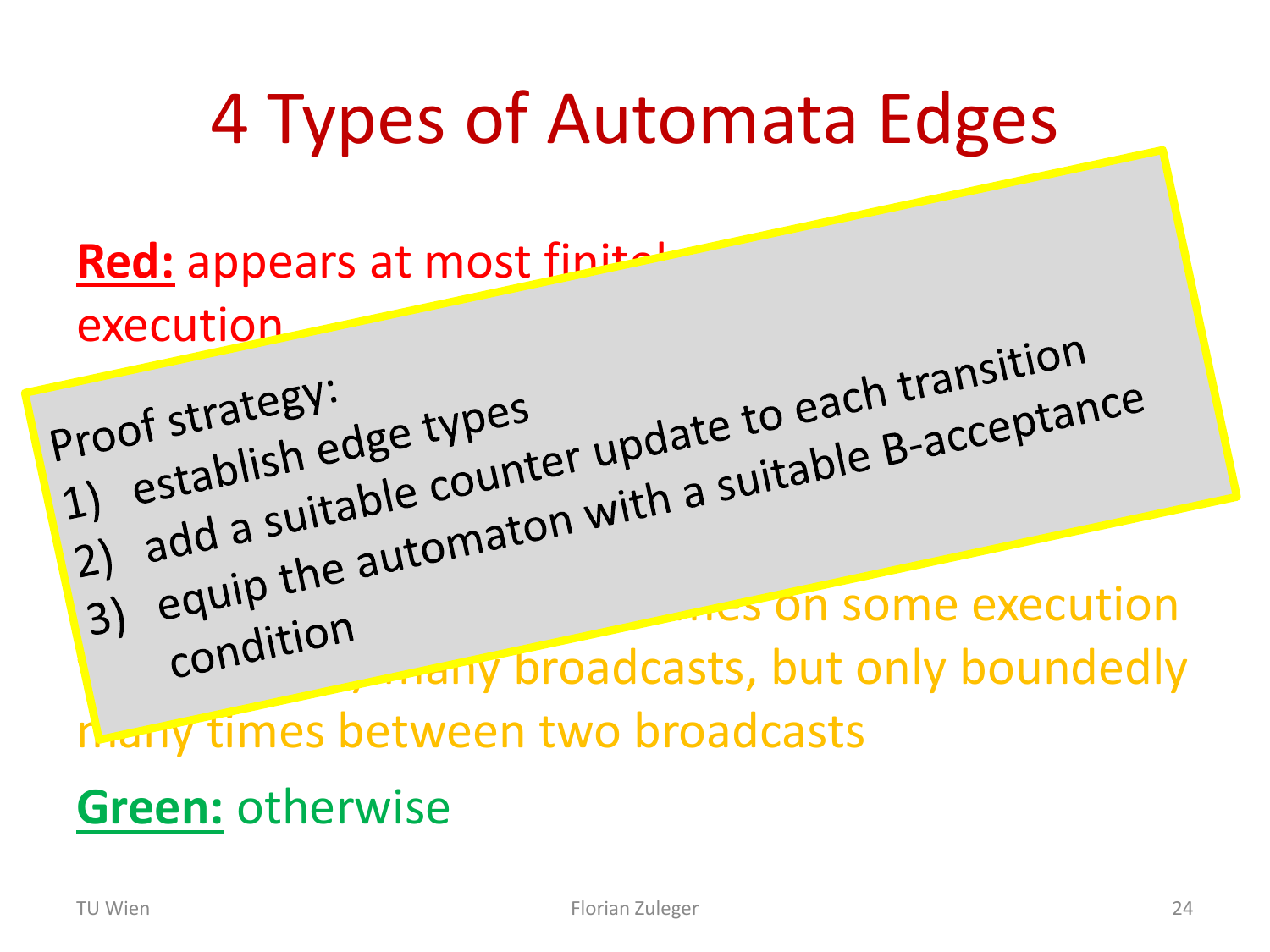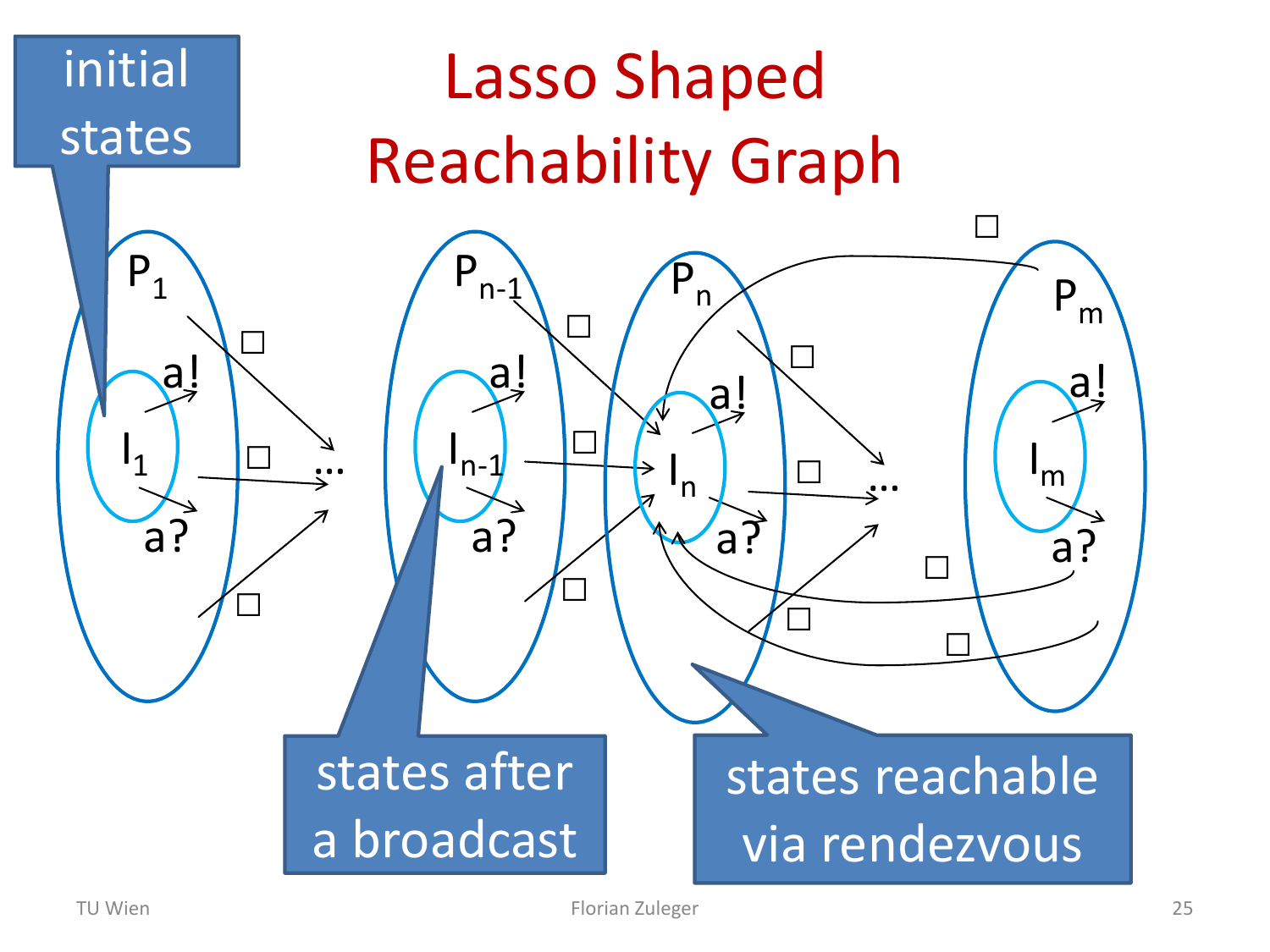### Deciding Edge Types



### Essential question:

Is there a cyclic run of the lasso that uses edge  $\rightarrow$ ?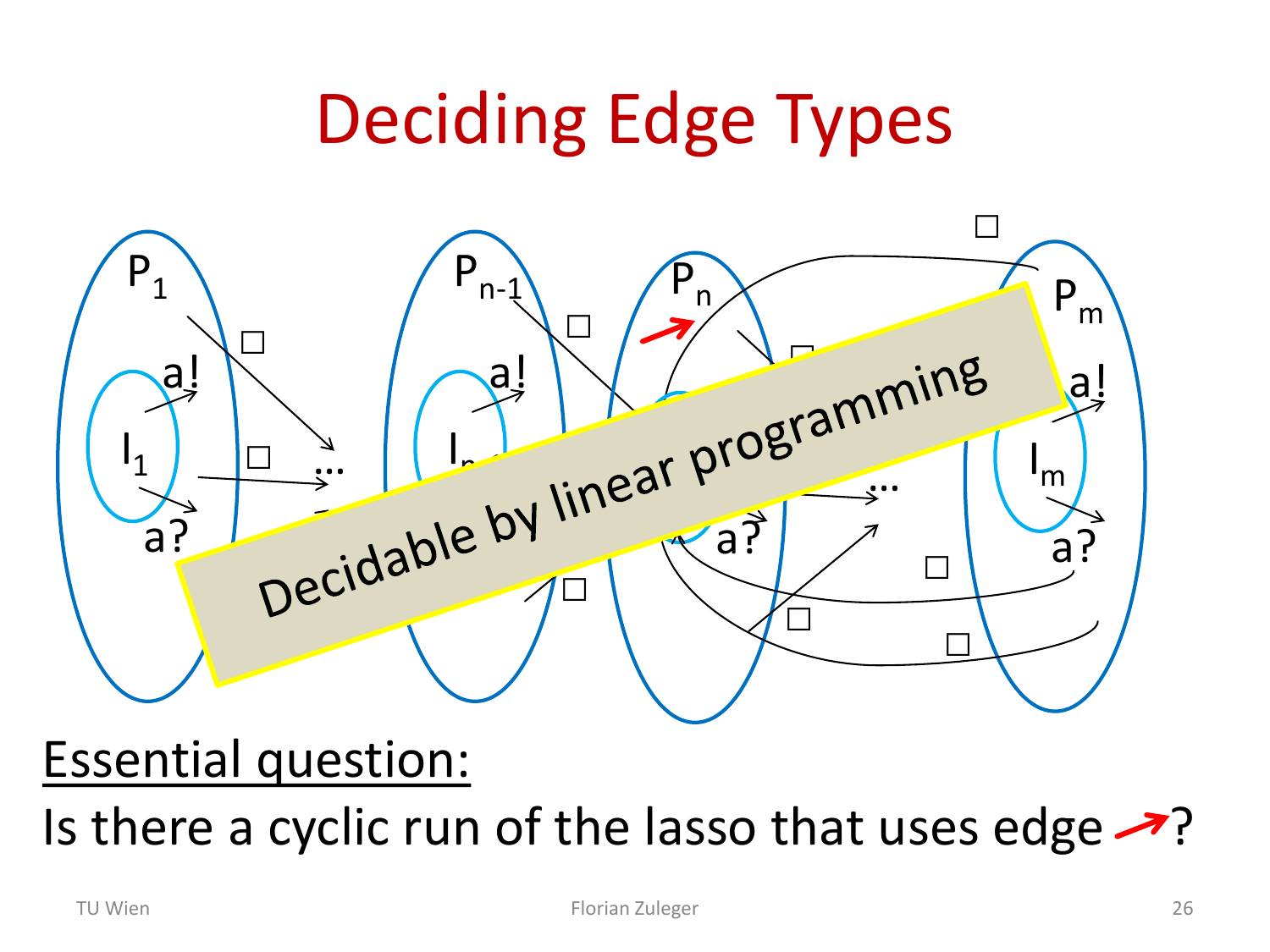## Linear Program by Example

 $I_1 = I_2 = \{p\}$ 

 $P_1 = P_2 = \{p,q\}$ 

variables  $x_1, x_2, y_1, y_2 \in Q$  for the number of automata in state p resp. q at  $I_1$  resp.  $P_1$ 

 $x_1, x_2, y_1, y_2 \ge 0$ 



executing rendezvous transitions (with  $c \in Q$ ):

rendezvous transition is taken at least once:

executing broadcast:

$$
\begin{cases} \mathsf{y}_1 = \mathsf{x}_1 - \mathsf{c} \\ \mathsf{y}_2 = \mathsf{x}_2 + \mathsf{c} \end{cases}
$$

$$
c\geq 1
$$

$$
\begin{aligned}\n\overline{x_1} &= y_1 + y_2\\ \n\overline{x_2} &= 0\n\end{aligned}
$$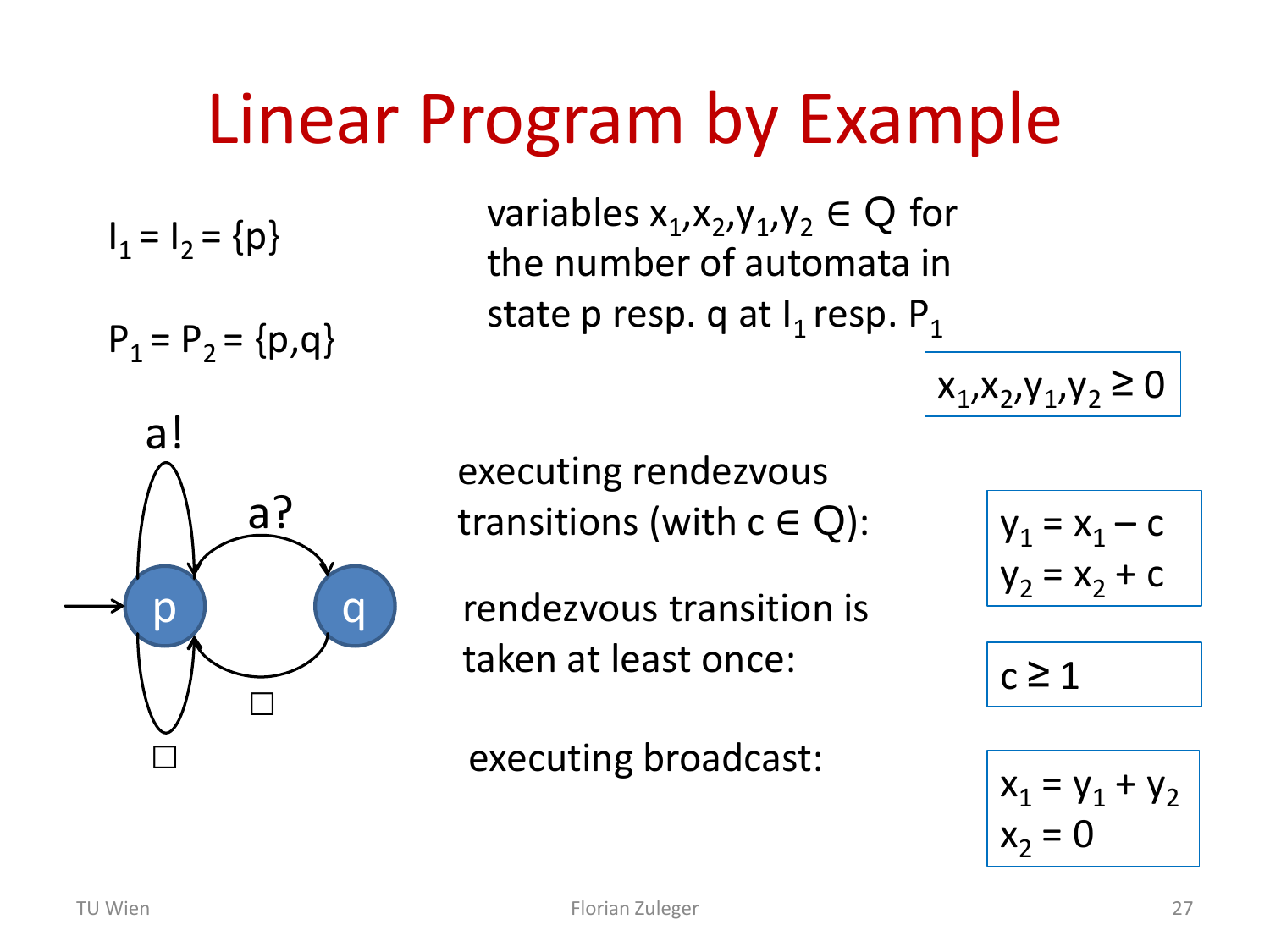## Linear Program by Example

 $\mathbf{p}$   $\mathbf{v}$ □ a? a!  $I_1 = I_2 = {p}$  $P_1 = P_2 = \{p,q\}$ variables  $x_1, x_2, y_1, y_2 \in Q$  for the number of automata in state p resp. q at  $I_1$  respective  $PSS^{OVEV}$  $5e<sup>L</sup>$ <sub>1.12</sub> $\sqrt{5}$   $5e<sup>0</sup>$ executing broadcast:  $\frac{10}{100}$  symmetry  $\frac{100}{100}$ to ... ast once:

$$
x_1 = y_1 + y_2
$$
  

$$
x_2 = 0
$$

 $y_1, y_2 \ge 0$ 

 $x_1 - c$ 

 $y_2 = x_2 + c$ 

 $c \geq 1$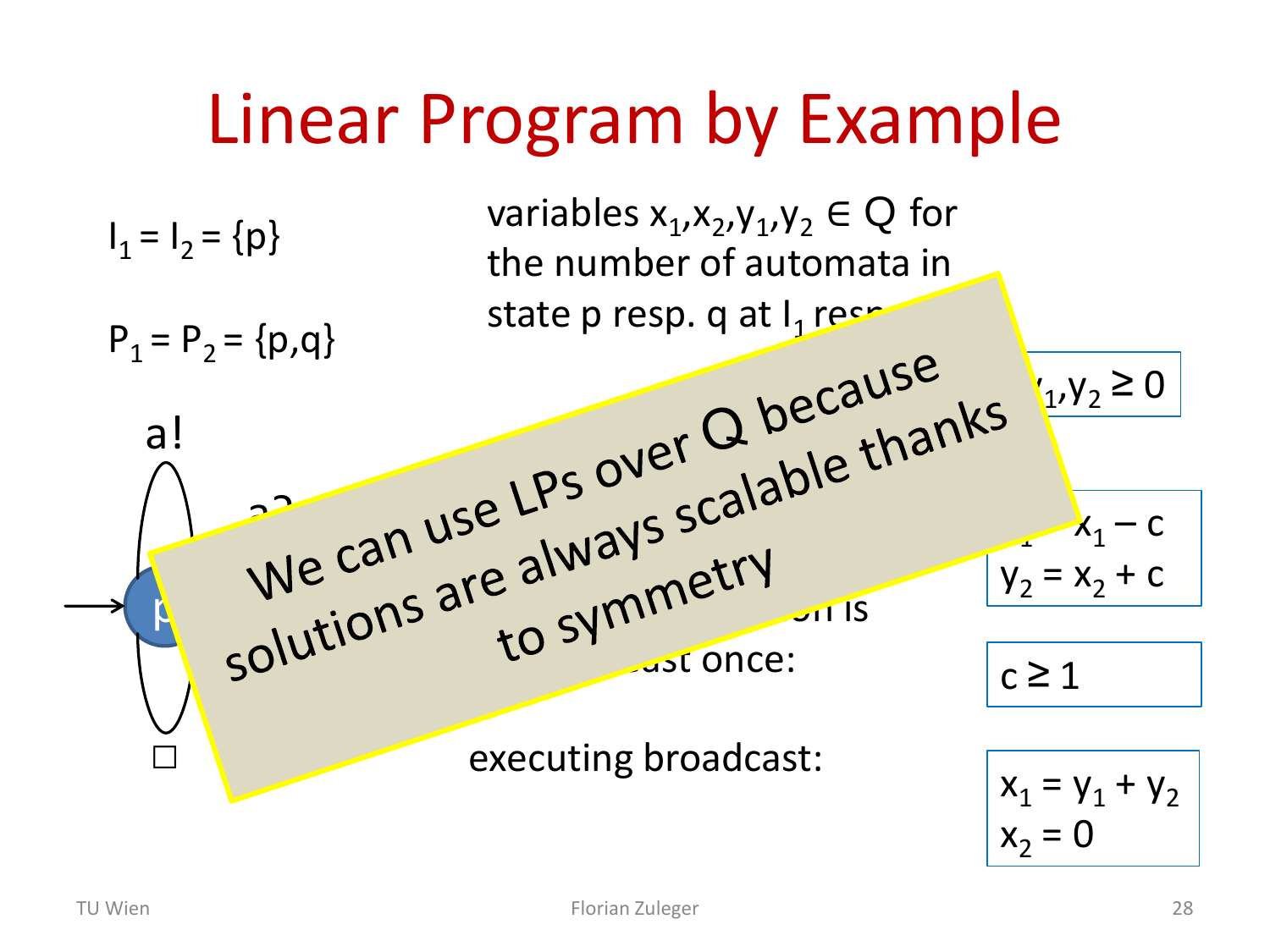### Linear Programs: A Complication

An assignment

$$
y = x + c_1 \cdot t_1 + \dots + c_n \cdot t_n
$$

does not guarantee that there is a path from x to y, e.g.,

$$
\begin{bmatrix} 3 \\ 0 \\ 0 \end{bmatrix} = \begin{bmatrix} 1 \\ 0 \\ 0 \end{bmatrix} + \begin{bmatrix} 1 \\ -1 \\ 1 \end{bmatrix} + \begin{bmatrix} 1 \\ 1 \\ -1 \end{bmatrix},
$$

because coordinates can become **negative**.

#### **Key Lemma:**

If there is a path from  $x \in Q^d$  to  $y \in Q^d$ , then there also is a path

such that on q the vector  $x \xrightarrow{p_1} u \xrightarrow{p_2} v \xrightarrow{p_3} y$  components with a 0 do not change and  $p_1$ ,  $p_2$  are of form  $t_1^*$  ...  $t_d^*$  for some transitions  $t_1$ , ... ,  $t_d$ .  $p_1$  q  $p_2$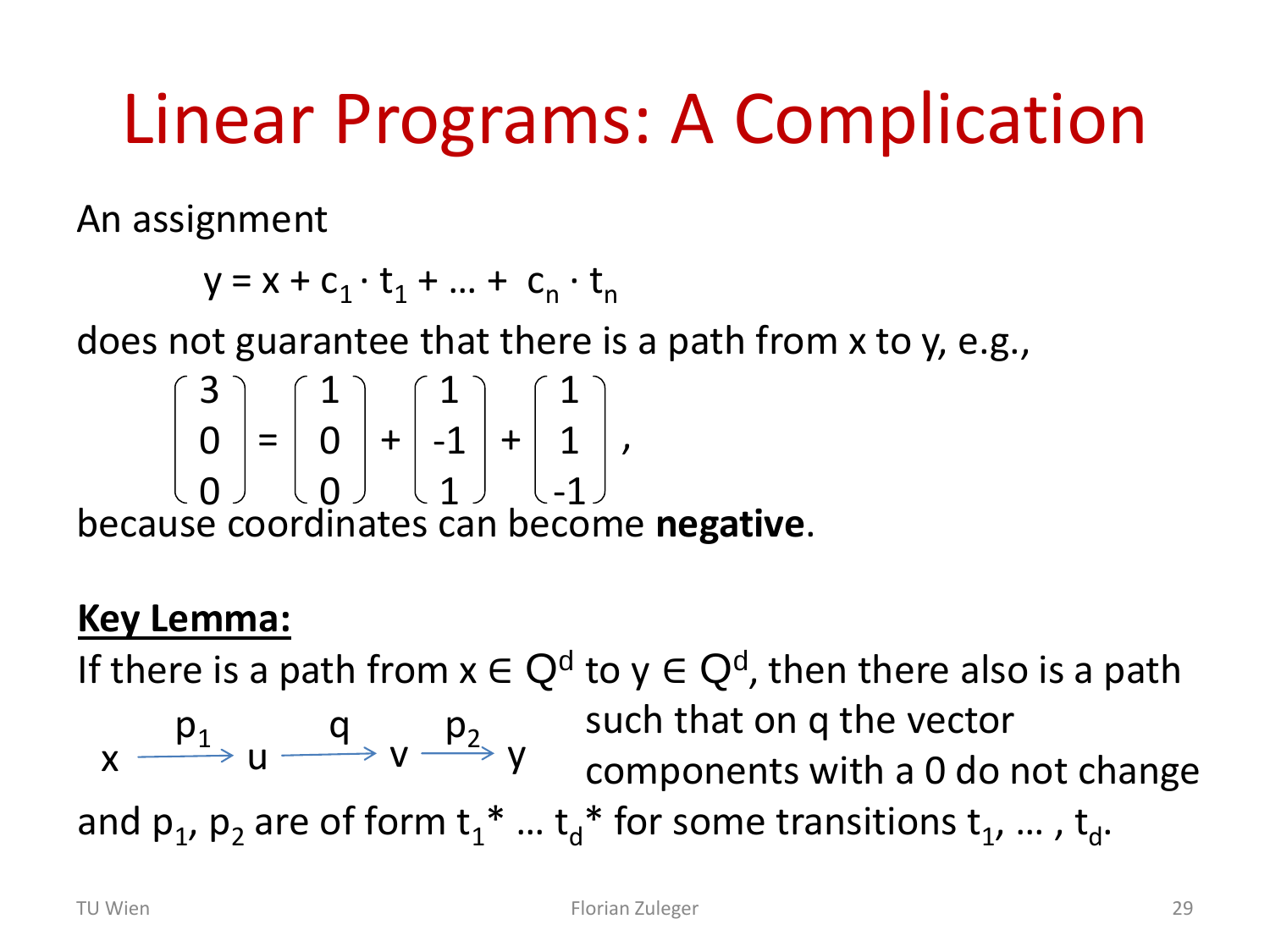### Linear Programs: A Complication

An assignment

$$
y = x + c_1 \cdot t_1 + \dots + c_n \cdot t_n
$$

does not guarantee that there is a path from x to y, e.g.,

$$
\begin{pmatrix} 3 \\ 0 \\ 0 \end{pmatrix} = \begin{pmatrix} 1 \\ 0 \\ 0 \end{pmatrix} + \begin{pmatrix} 1 \\ -1 \\ 1 \end{pmatrix} + \begin{pmatrix} 1 \\ 1 \\ -1 \end{pmatrix},
$$

because coordinates can become **negative**.